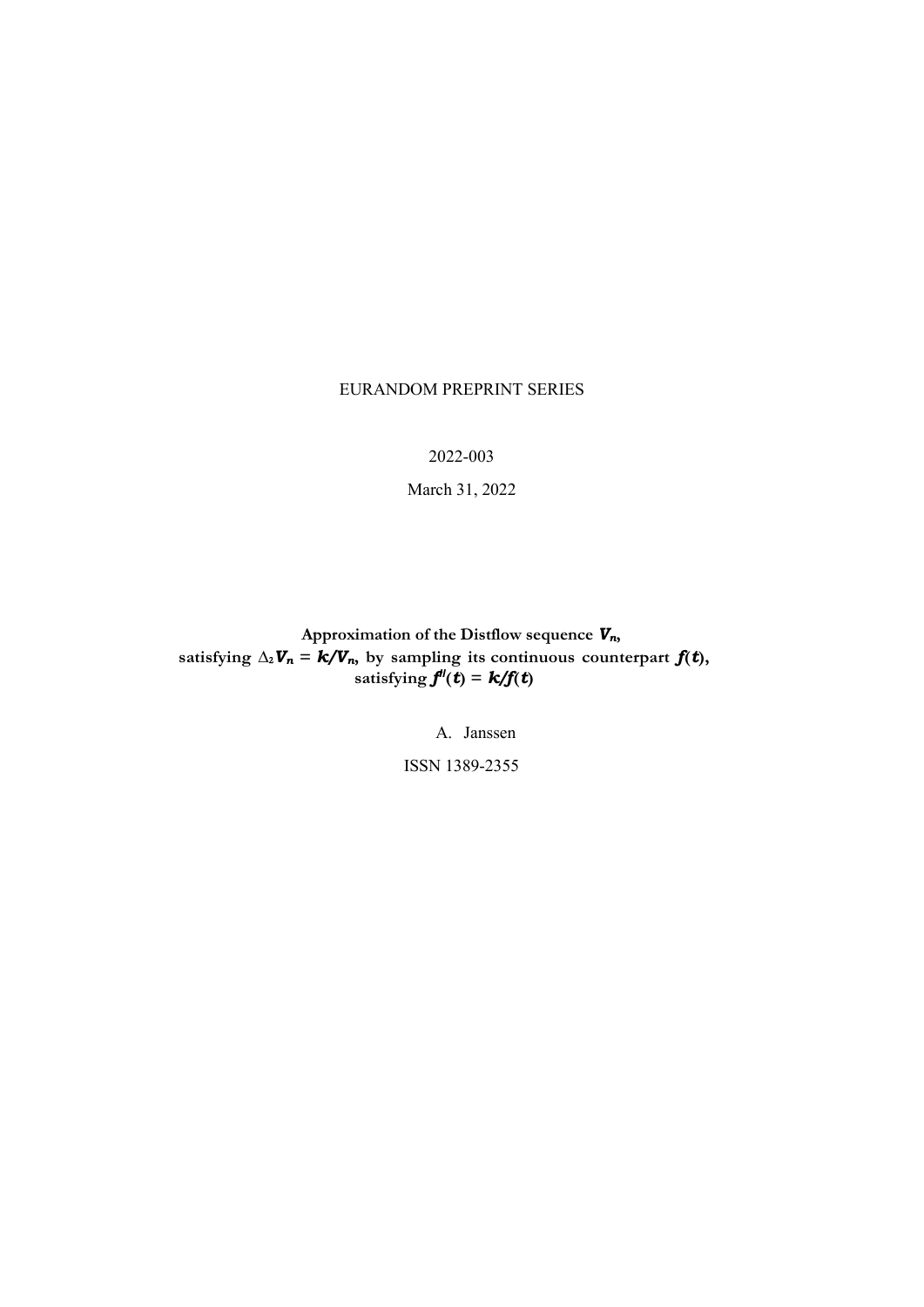# Approximation of the Distflow sequence  $V_n$ , satisfying  $\Delta_2 V_n = k/V_n$ , by sampling its continuous counterpart  $f(t)$ , satisfying  $f''(t) = k/f(t)$

A.J.E.M. Janssen

Eindhoven University of Technology, Department of Mathematics and Computer Science

#### Abstract.

It was shown recently in [1] that, for small positive a,  $V_n - f_0(\frac{n}{N})$ N √  $\overline{a}) = o(1),$  $N \to \infty$ , uniformly in  $n = 0, 1, ..., N$ . Here  $V_n$ ,  $n = 0, 1, ...,$  is defined recursively by  $V_0 = 1$ ,  $V_1 = 1 + k$ ;  $\Delta_2 V_n = V_{n+1} - 2V_n + V_{n-1} = k/V_n$ ,  $n = 1, 2, ...$ , with  $k = a/N^2$ , and  $f_0(x)$ ,  $x \ge 0$ , satisfies  $f_0(0) = 1$ ,  $f'_0(0) = 0$ ;  $f''_0(x) = 1/f_0(x), x \ge 0$ . In the present note, we present a refined convergence result that emerges when the initial condition  $V_0 = 1, V_1 = 1 + kb$ , with  $b \in [1/2, 1]$ , is coupled to an appropriately sampled and shifted version  $f_0(\frac{n+\beta}{N})$ N √  $\overline{a}$ ) of  $f_0$  with  $\beta \in [0, 1/2]$ .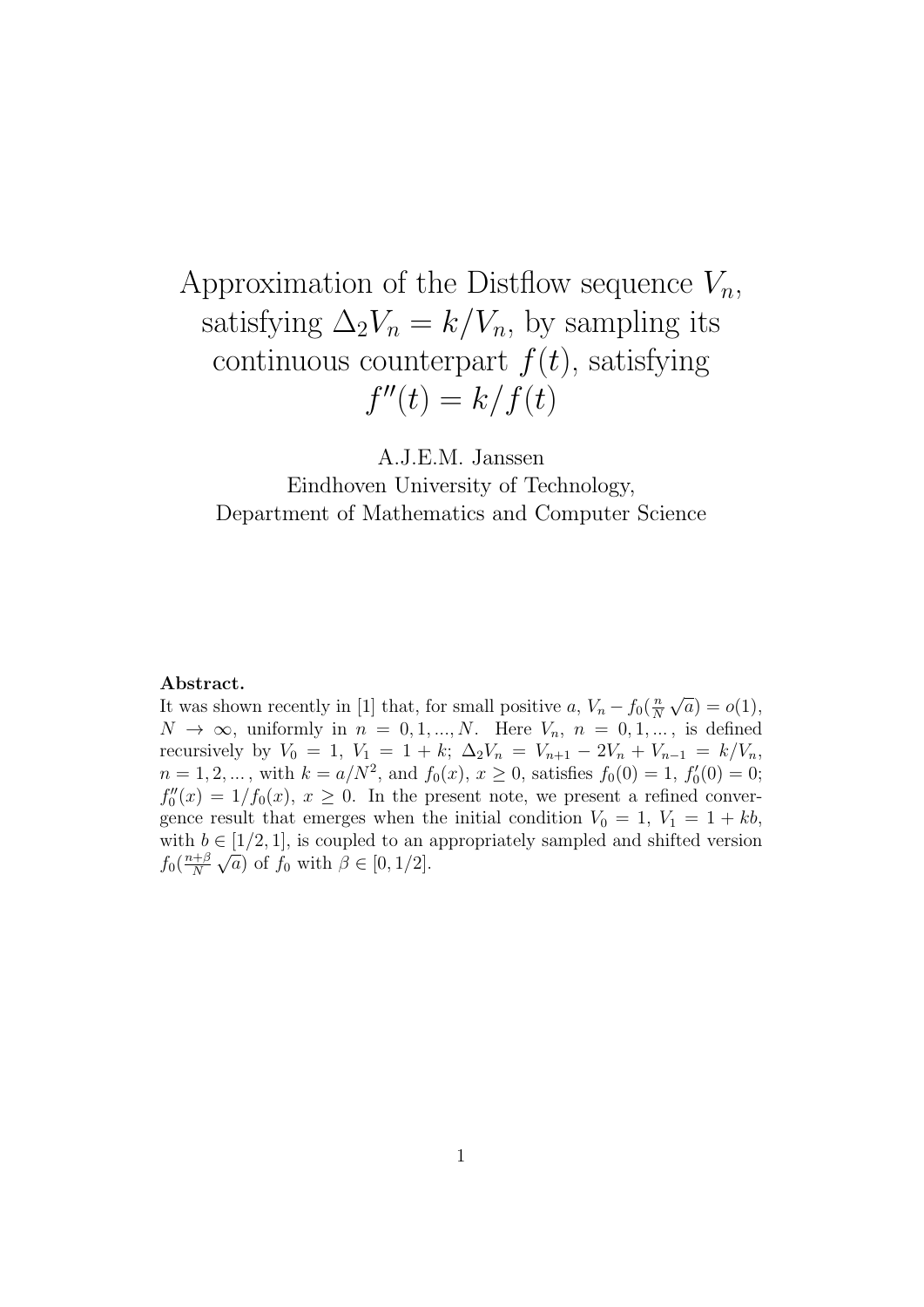#### 1 Introduction

In [1] a particular model (Distflow model) is investigated for charging electric vehicles at  $N$  (large) charging stations connected by a power line, with the requirement that the ratio between the voltages at the root station and at the last station of the power line should stay below a level  $1/(1 - \Delta)$ , where the tolerance  $\Delta$  is small (typically of the order 0.1). Under the Distflow model, see [1], Subsection 2.3.1 and in particular (2.12–13), the normalized voltages  $V_n$ ,  $n = 0, 1, ..., N - 1, N$ , with  $V_n$  the voltage at the root station and  $V_0$  the voltage at the last station of the power line, satisfy the recursion

$$
V_0 = 1, \quad V_1 = 1 + k_0 \; ; \qquad V_{n+1} - 2V_n + V_{n-1} = \frac{k_n}{V_n}, \quad n = 1, ..., N - 1 \; . \tag{1}
$$

The  $k_n$ , comprising given charging rates  $p_n$  and a resistance value r, are normally small (of the order  $a/N^2$  with  $0 < a < 1/2$ ).

For analytically comparing the Distflow model to a linearized version (Linearized Distflow model, see [1], Subsection 2.3.2) of it, it is assumed that all  $k_n$  are equal to  $k = a/N^2$ , with  $a \in (0, 1/2)$  independent of n. In [1], Section 5.3,  $(5.10-12)$  and Appendix C, a major effort is made to establish a relationship between the sequence  $V_n$ ,  $n = 0, 1, \dots$ , and the solution  $f_0(x)$ ,  $x \geq 0$ , of the second-order boundary value problem

$$
f_0''(x) = \frac{1}{f_0(x)}, \quad x \ge 0 \; ; \qquad f_0(0) = 1 \; , \quad f_0'(0) = 0 \; . \tag{2}
$$

In particular, it is shown that  $V_n \to f_0(\frac{n}{N})$ N √  $\overline{a}$ ) =  $f_0(n)$ √ k) uniformly in  $n = 0, 1, ..., N$  as  $N \rightarrow \infty$  (with  $a \in (0, 1/2)$  fixed). It is shown in [1], see Section 5.4 and Appendix D, that the  $f_0$  of (2) can be related to the inverse of the imaginary error function (see Section 2 below for details), and is, therefore, analytically more tractable than the sequence  $V_n$  itself.

In [1], nothing has been said about the convergence speed in this main result (Proposition 5.1 in [1]). Moreover, the choice  $f(t) = f_0(t\sqrt{k})$ ,  $t \geq$ 0, that satisfies  $f'(0) = 0$ , does not seem to account, as the continuous counterpart of the sequence  $V_n$ ,  $n = 0, 1, \dots$ , for the initial condition  $V_0 = 1$ ,  $V_1 = 1 + k$ . In the present note, we shall consider, more generally, the sequences, recursively defined by

$$
V_0 = 1, \quad V_1 = 1 + kb \; ; \qquad V_{n+1} - 2V_n + V_{n-1} = \frac{k}{\sqrt{n}}, \quad n = 1, 2, \dots, \quad (3)
$$

with fixed  $b \in [1/2, 1]$  and, as before,  $k = a/N^2$  with N large and fixed  $a \in (0, 1/2)$ . The sequences will be compared to the sequences of sample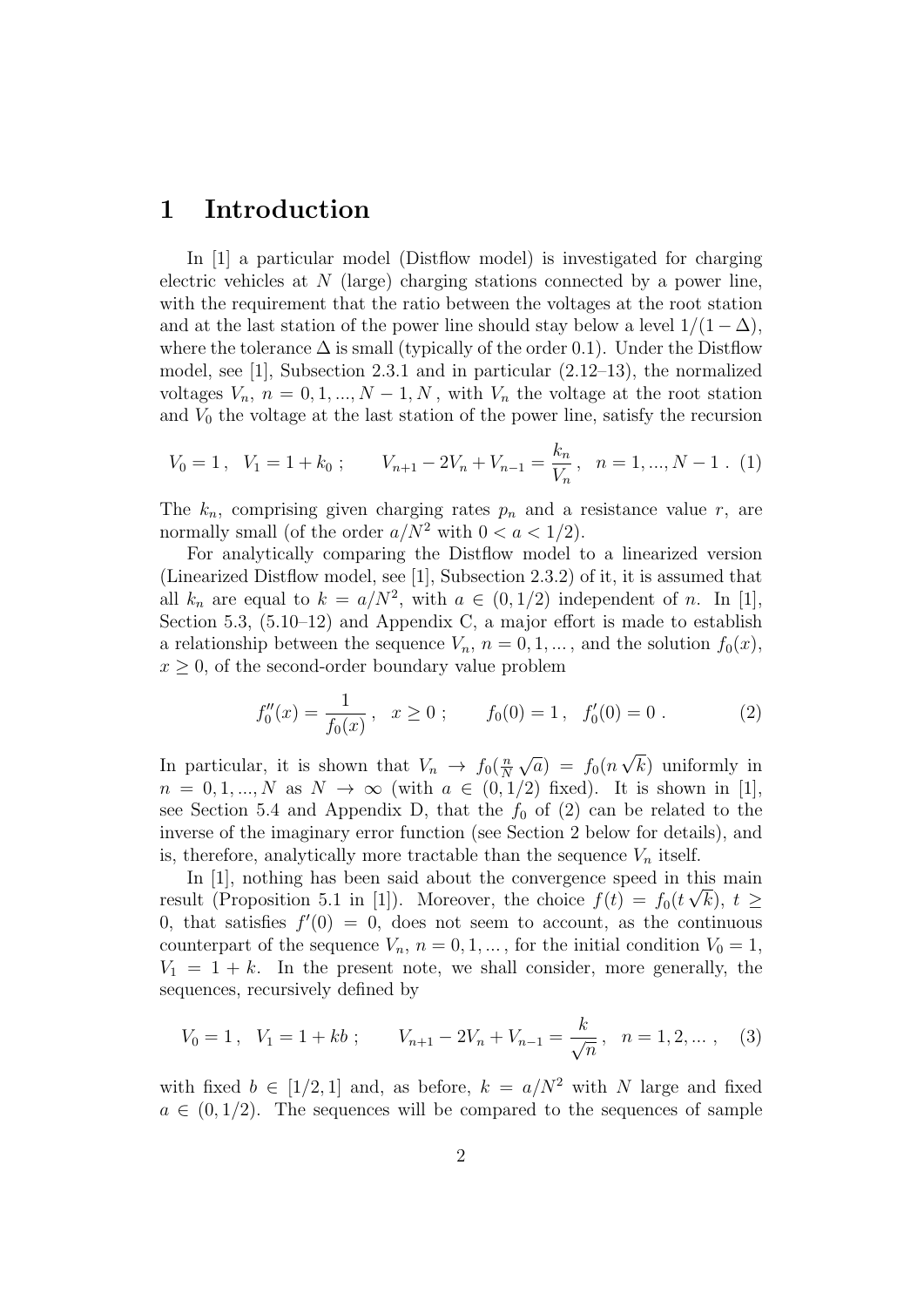values  $f_0((n+\beta))$ √  $(k), n = 0, 1, ...,$  of

$$
f(t) = f_0((t + \beta)\sqrt{k}), \qquad t \ge 0,
$$
\n(4)

where  $\beta \in [0, 1/2]$  is fixed and  $f_0$  is given by (2).

It will be shown that for any pair of values  $b \in [1/2, 1], \beta \in [0, 1/2]$ 

$$
f(n) - \varepsilon_1 - V_n = O(nk) = O\left(\frac{na}{N^2}\right), \qquad n = 0, 1, ..., N \,,
$$
 (5)

while the choice  $\beta = b - 1/2$  yields the sharpening

$$
f(n) - \varepsilon_1 - V_n = O(n^2 k^2) = O\left(\frac{n^2 a^2}{N^4}\right), \qquad n = 0, 1, ..., N. \tag{6}
$$

In (5) and (6) we have  $\varepsilon_1 = f(1) - V_1 = O(k)$ .

In the latter sharpening, we have  $\beta = 0$  for the case that  $b = 1/2$ . In that case, we have  $\varepsilon_1 = f(1) - V_1 \approx -\frac{1}{24} k^2$ , see (29) below. Then (6) shows that  $f(n) - V_n$  is very small, i.e.,  $V_n$  is a very accurate estimate for  $f_0(n\sqrt{k}) =$  $f_0(\frac{n}{N})$  $\frac{n}{N}\sqrt{a}$ ). For instance, when  $N=2$ ,  $a=1$  (so that  $k=a/N^2=1/4$ ), we compute

$$
V_0 = 1, \quad V_1 = 1 + \frac{1}{2}k = \frac{9}{8}, \quad V_2 = 2V_1 + \frac{k}{V_1} - V_0 = \frac{53}{36} = 1.4722222...
$$
 (7)

while  $f_0(1)$  has the numerical value 1.4657576..., showing that  $V_2$  is indeed an accurate estimate of  $f_0(1)$ . A similar exercise, with  $N = 10$ ,  $a = 0.1$ , shows that the ensuing  $V_{10}$  estimates  $f_0(1)$  with absolute accuracy  $2.45 \times 10^{-4}$ .

### 2 Preliminaries about  $f_0$

By definition, we have for  $x \geq 0$ 

$$
f_0''(x) = \frac{1}{f_0(x)}; \qquad f_0(0) = 1, \quad f'(0) = 0.
$$
 (8)

The function  $f_0(x)$  is positive, increasing and convex. We have, see [1], Appendix D,

$$
f_0(x) = \exp(U^2(x)), \qquad \int_{0}^{U(x)} e^{v^2} dv = \frac{x}{\sqrt{2}}, \quad x \ge 0.
$$
 (9)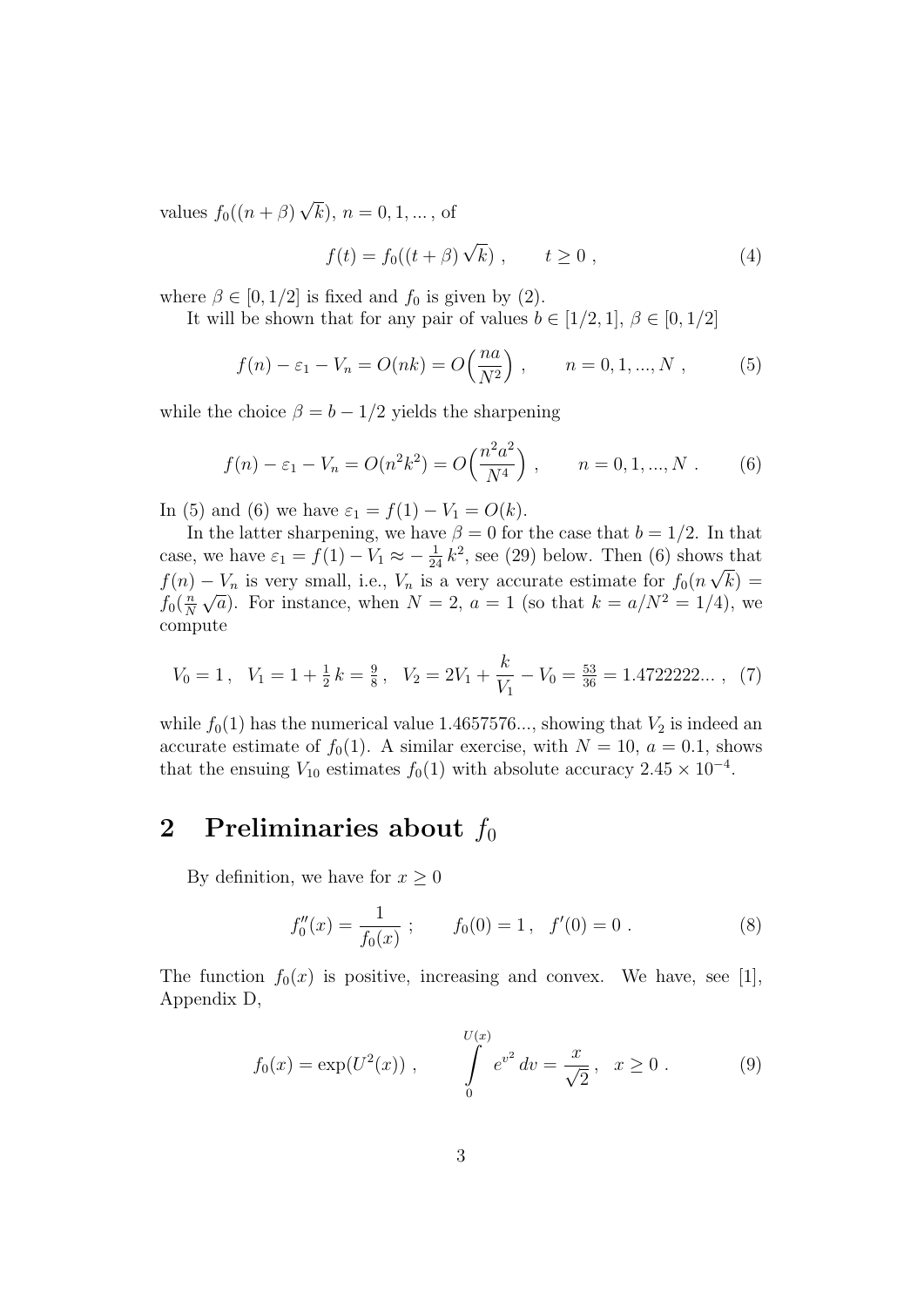Using the asympotics of the Dawson integral  $\exp(-y^2)$  $\overline{y}$ R  $\mathbf{0}$  $\exp(v^2) dv, y \to \infty,$ see [2], it can be shown that  $f_0(x) \sim x(2 \ln x)^{1/2}, x \to \infty$ .

There is the power series

$$
f_0(x) = \sum_{l=0}^{\infty} c_l x^l = 1 + \frac{1}{2} x^2 - \frac{1}{24} x^4 + \frac{7}{720} x^6 - \frac{127}{40320} x^8 + \dots
$$
 (10)

Using  $(8)$ , the  $c_l$  can be computed recursively via

$$
c_0 = 1, \quad c_1 = 0, \quad c_2 = 1/2 ;
$$
  
\n
$$
c_{l+2} = -\sum_{j=0}^{l-1} \frac{(j+2)(j+1)}{(l+2)(l+1)} c_{j+2} c_{l-j}, \quad l = 1, 2, ...
$$
\n(11)

We have furthermore

$$
c_{2k+1} = 0, \quad c_{2k+2} = \frac{(-1)^k 2^k C_{k+1}}{(k+1) \pi^{k+1/2}}, \quad k = 0, 1, \dots,
$$
 (12)

see [3], in particular Table II, where the  $C_j$  are given numerically for  $j =$ 1, 2, ..., 200. The  $C_j$  are the power series coefficients in

$$
invert(z) = \sum_{j=1}^{\infty} C_j z^{2j-1}, \qquad |z| < 1,
$$
\n(13)

where inverf $(z)$  is the inverse of the error function

$$
\text{erf}(w) = \frac{2}{\sqrt{\pi}} \int_{0}^{w} e^{-t^{2}} dt , \qquad w \in \mathbb{C} . \tag{14}
$$

The function  $f_0(z)$  is analytic in the whole complex plane, with the exception of the branch cuts  $[i\sqrt{\frac{\pi}{2}}, i\infty)$  and  $(-i\infty, -i\sqrt{\frac{\pi}{2}}]$ . Hence, the power series in (10) has radius of convergence equal to  $\sqrt{\frac{\pi}{2}}$ . The  $C_j$  in (13) satisfy

$$
C_j \sim \frac{1}{2j} \frac{1}{\sqrt{\ln(2j)}}, \qquad j \to \infty ,
$$
 (15)

(private communication N.M. Temme, November 2020).

Lower and upper bounds for  $f_0(x)$ , sharp for larger values of x, can be obtained from corresponding bounds for Dawson's function, see [2], Section 4.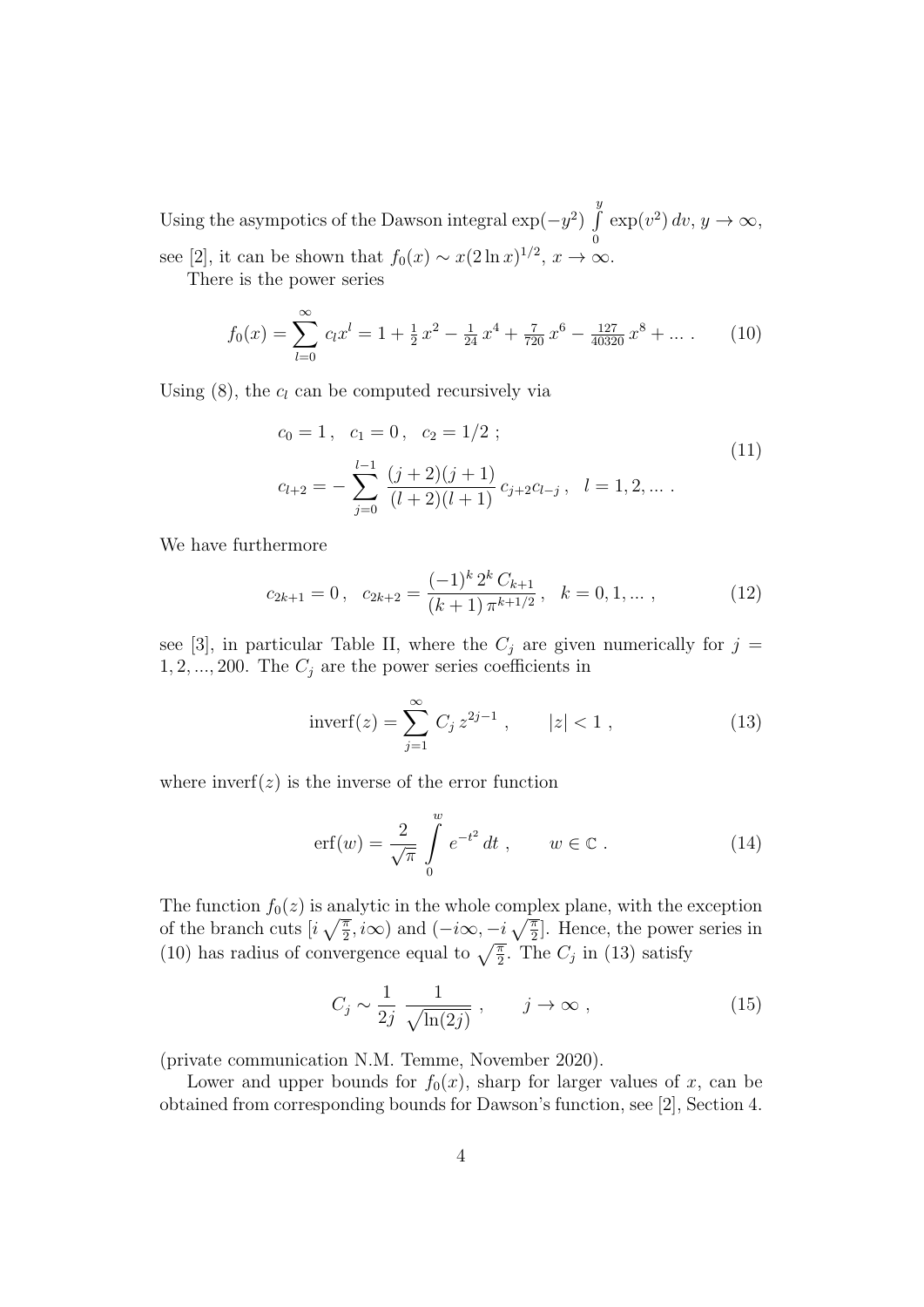We have the following formulas for the derivatives of  $f_0$  (also see [1], Appendix D,  $(D.4)$ :

$$
f_0'(x) = (2\ln f_0(x))^{1/2}, \qquad f_0''(x) = \frac{1}{f_0(x)}, \qquad (16)
$$

$$
f_0^{(3)}(x) = \frac{-f_0'(x)}{f_0^2(x)} , \qquad f_0^{(4)}(x) = \frac{2(f_0'(x))^2 - 1}{f_0^3(x)} , \qquad (17)
$$

$$
f_0^{(5)}(x) = \frac{7f_0'(x) - 6(f_0'(x))^3}{f_0^4(x)}, \qquad f_0^{(6)}(x) = \frac{7 - 46(f_0'(x))^2 + 24(f_0'(x))^4}{f_0^5(x)}.
$$
\n(18)

By Taylor's theorem, we have for  $x > 0$ 

$$
f_0(x) = 1 + \frac{1}{2}x^2 f_0''(\xi_{x,2}) = 1 + \frac{1}{2}x^2 + \frac{1}{24}x^4 f_0^{(4)}(\xi_{x,4}), \qquad (19)
$$

for some  $\xi_{x,2}, \xi_{x,4} \in [0, x]$ . Therefore, since

$$
0 \le f_0''(\xi) \le 1 , \qquad f_0^{(4)}(\xi) \ge -1 , \qquad \xi \ge 0 , \tag{20}
$$

we have

$$
1 \le 1 + \frac{1}{2}x^2 - \frac{1}{24}x^4 \le f_0(x) \le 1 + \frac{1}{2}x^2 , \qquad 0 \le x \le \sqrt{12} . \tag{21}
$$

For instance,  $1 \le 1.4583... \le f_0(1) = 1.4657... \le 1.50$  (case  $x = 1$ ).

The following table gives numerical values of 
$$
f_0(x)
$$
 for  $x = 0.00(0.05)1.05$ 

| $\boldsymbol{x}$ | $f_0(x)$    | $\boldsymbol{x}$ | $f_0(x)$    |
|------------------|-------------|------------------|-------------|
| 0.00             | 1.000000000 | 0.55             | 1.147682689 |
| 0.05             | 1.001249740 | 0.60             | 1.175007022 |
| 0.10             | 1.004995843 | 0.65             | 1.204458888 |
| 0.15             | 1.011229016 | 0.70             | 1.235986299 |
| 0.20             | 1.019933948 | 0.75             | 1.269536343 |
| 0.25             | 1.031089567 | 0.80             | 1.305059980 |
| 0.30             | 1.044669388 | 0.85             | 1.342490497 |
| 0.35             | 1.060641934 | 0.90             | 1.381787644 |
| 0.40             | 1.078971210 | 0.95             | 1.422894099 |
| 0.45             | 1.099617219 | 1.00             | 1.465757611 |
| 0.50             | 1.122536503 | 1.05             | 1.510326813 |

The numerical values of  $f_0(x)$  were obtained by solving the second equation in (9) for  $U(x) = (\ln f_0(x))^{1/2}$  using Newton's method. As initialization, we used the recursion in (3) with  $b = 1/2$  and  $b = 1$ , respectively, and  $k = 0.01$ , to compute estimates  $V_n$  of  $f_0(0.1n)$  and  $f_0(0.1(n + 1/2)), n = 0, 1, ..., 10$ , respectively. Also see Section 6, where we employ (10) for a similar purpose.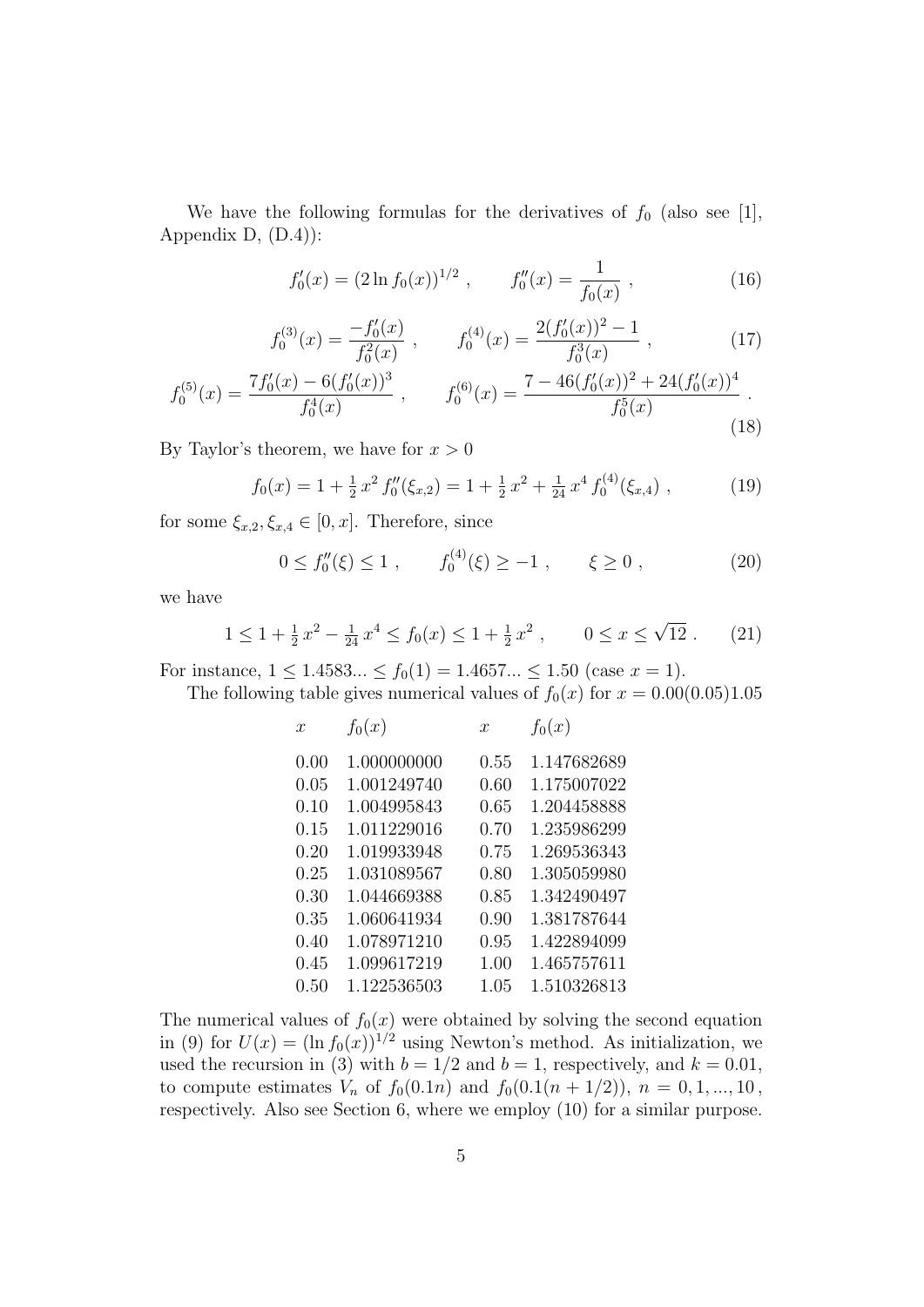## 3 Comparing  $V_n$  and  $f(n)$

We write the recursive relation in (3) as

$$
V_{n+1} = V_n + (V_n - V_{n-1}) + \frac{k}{V_n} , \qquad n = 1, 2, \dots
$$
 (22)

With  $f(t) = f_0((t + \beta))$ √  $\overline{k}$ ,  $t \geq 0$ , see (4), we have  $f''(t) = k/f(t)$ ,  $t \geq 0$ , and so

$$
f(n+1) = f(n) + f'(n - \frac{1}{2}) + \int_{-1/2}^{1} f''(n+v) r(v) dv
$$

$$
= f(n) + f'(n - \frac{1}{2}) + \int_{-1/2}^{1} \frac{k r(v)}{f(n+v)} dv , \quad n = 1, 2, \dots, (23)
$$

where

$$
r(v) = \begin{cases} 1, & -1/2 \le v \le 0, \\ 1 - v, & 0 \le v \le 1 \\ 0, & \text{otherwise} \end{cases}
$$
 (24)

Observe that  $r(v) \geq 0$ , and that  $\int_0^1$  $-1/2$  $r(v) dv = 1$ . We shall therefore compare for  $n = 1, 2, ...$ 

$$
f(n)
$$
 to  $V_n$ ,  $f'(n-1/2)$  to  $V_n - V_{n-1}$ ,  $\int_{-1/2}^{1} \frac{k r(v)}{f(n+v)} dv$  to  $\frac{k}{V_n}$ . (25)

Set

$$
\varepsilon_n = f(n) - V_n \;, \qquad n = 0, 1, \dots \,. \tag{26}
$$

From the initial conditions  $V_0 = 1, V_1 = 1 + kb$  in (3), the definition of  $f(t)$ as  $f_0((t + \beta)\sqrt{k})$  in (4), and the Taylor expansion of  $f_0(x)$  in (10), we get

$$
\varepsilon_0 = f_0(\beta\sqrt{k}) - 1 = \frac{1}{2}\beta^2 k - \frac{1}{24}\beta^4 k^2 + \frac{7}{720}\beta^6 k^3 - \dots \,, \tag{27}
$$

$$
\varepsilon_1 = f_0((\beta + 1)\sqrt{k}) - (1 + kb)
$$
  
=  $(\frac{1}{2}(\beta + 1)^2 - b)k - \frac{1}{24}(\beta + 1)^4k^2 + \frac{7}{720}(\beta + 1)^6k^3 - \dots$  (28)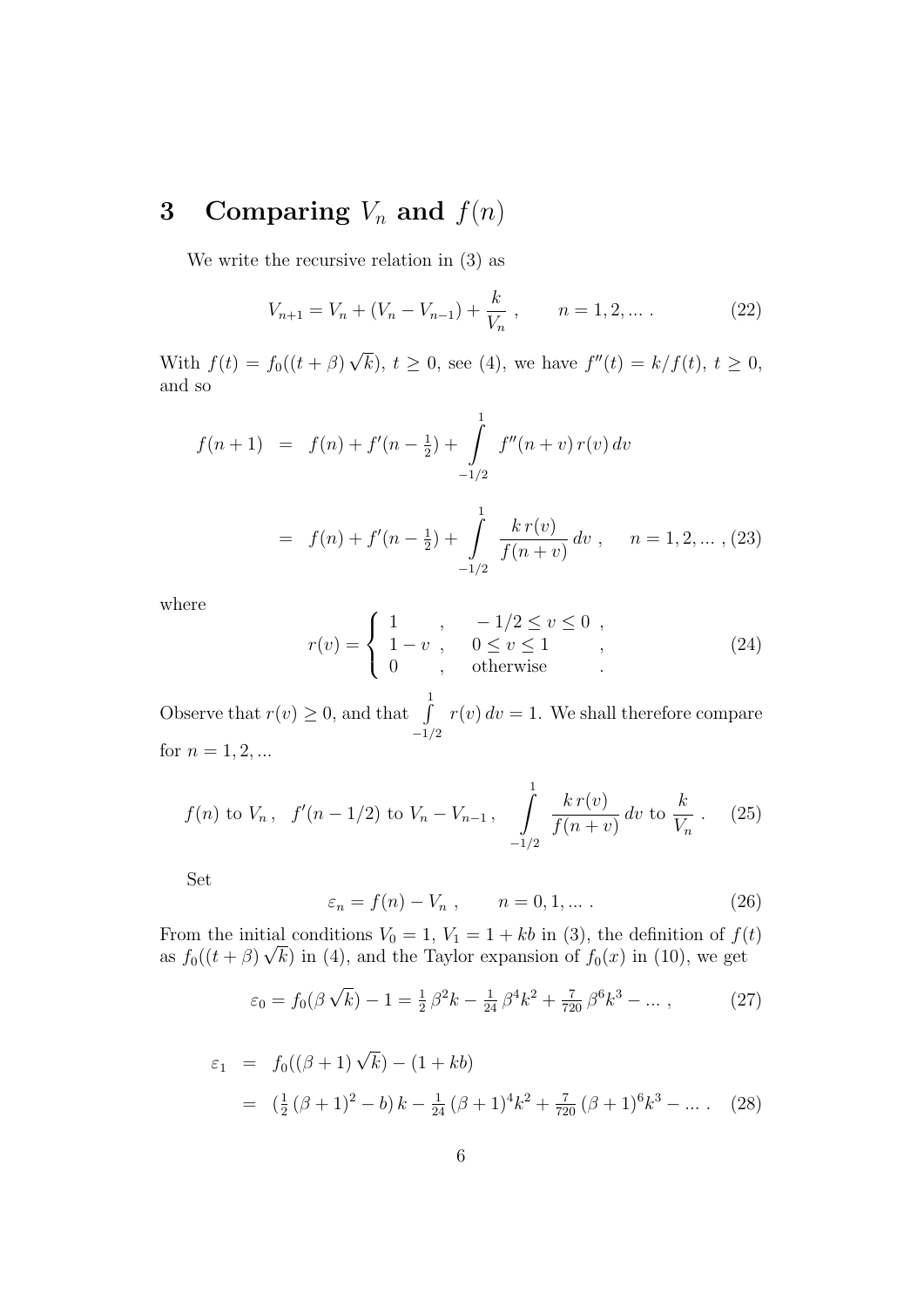For later use, we also mention that

$$
\varepsilon_1 - \varepsilon_0 = (\beta + \frac{1}{2} - b) k - \frac{1}{24} ((\beta + 1)^4 - \beta^4) k^2 + \frac{7}{720} ((\beta + 1)^6 - \beta^6) k^3 - \dots
$$
 (29)  
Next, for  $n = 1, 2, ...$ 

$$
f'(n - \frac{1}{2}) - (V_n - V_{n-1}) = f'(n + \frac{1}{2}) - (f(n) - f(n-1)) + \varepsilon_n - \varepsilon_{n-1} \tag{30}
$$

Finally, for  $n = 1, 2, ...$ 

$$
\int_{-1/2}^{1} \frac{kr(v)}{f(n+v)} dv - \frac{k}{V_n}
$$
\n
$$
= \frac{k}{f(n)} - \frac{k}{V_n} + \int_{-1/2}^{1} kr(v) \left[ \frac{1}{f(n+v)} - \frac{1}{f(n)} \right] dv
$$
\n
$$
= -\frac{k \varepsilon_n}{f(n) V_n} + \int_{-1/2}^{1} r(v) \left[ f''(n+v) - f''(n) \right] dv
$$
\n
$$
= -\frac{k \varepsilon_1}{f(n) V_n} - \frac{k(\varepsilon_n - \varepsilon_1)}{f(n) V_n} + \int_{-1/2}^{1} r(v) \left[ f''(n+v) - f''(n) \right] dv . (31)
$$

Thus, we conclude from (22), (23), (26), (30) and (31) that for  $n = 1, 2, ...$ 

$$
f(n+1) = f(n) + f'(n - \frac{1}{2}) + \int_{-1/2}^{1} \frac{k r(v)}{f(n+v)} dv
$$
  

$$
= V_n + (V_n - V_{n-1}) + \frac{k}{V_n}
$$
  

$$
+ (f(n) - V_n) + (f'(n - \frac{1}{2}) - (V_n - V_{n-1}))
$$
  

$$
+ \left( \int_{-1/2}^{1} \frac{k r(v)}{f(n+v)} dv - \frac{k}{V_n} \right)
$$
  

$$
= V_{n+1} + \varepsilon_n + (f'(n - \frac{1}{2}) - (f(n) - f(n - 1) + \varepsilon_n - \varepsilon_{n-1})
$$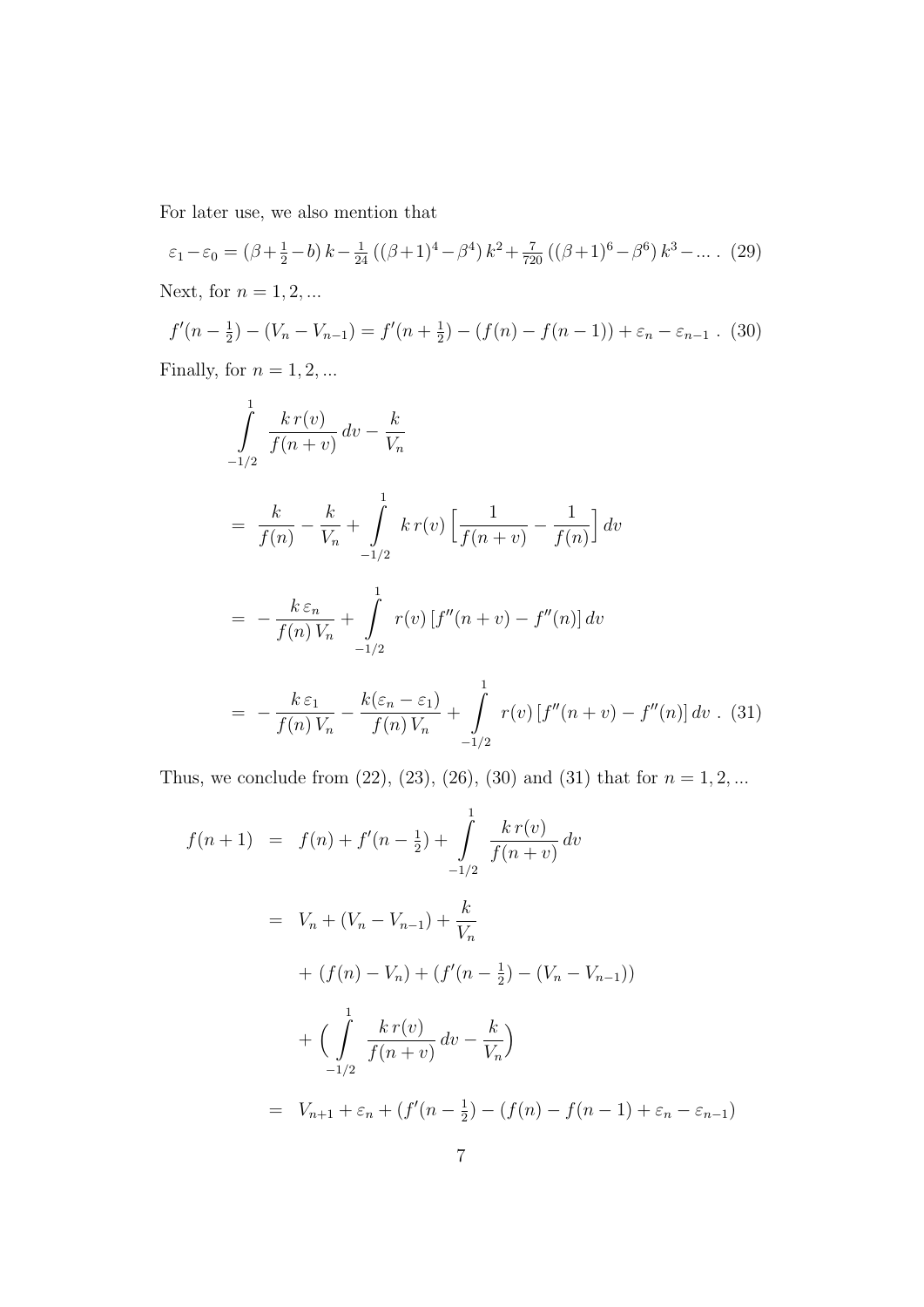$$
+\left(-\frac{k \varepsilon_1}{f(n)V_n} - \frac{k(\varepsilon_n - \varepsilon_1)}{f(n)V_n}\right)
$$
  
+ 
$$
\int_{-1/2}^{1} r(v) \left[f''(n+v) - f''(n)\right] dv
$$
  
= 
$$
V_{n+1} + \varepsilon_{n+1} , \qquad (32)
$$

where

$$
\varepsilon_{n+1} = 2\varepsilon_n - \varepsilon_{n-1} + \tau_n \t{33}
$$

with

$$
\tau_n = -\frac{k \varepsilon_1}{f(n)V_n} + \left( f'(n - \frac{1}{2}) - (f(n) - f(n - 1)) \right)
$$

$$
+ \int_{-1/2}^1 r(v) \left[ f''(n + v) - f''(n) \right] dv
$$

$$
- \frac{k(\varepsilon_n - \varepsilon_1)}{f(n)V_n} . \tag{34}
$$

$$
f(n) \, v_n
$$
\nWe find from (33)

$$
(\varepsilon_{i+1} - \varepsilon_i) - (\varepsilon_i - \varepsilon_{i-1}) = \tau_i , \qquad i = 1, 2, \dots ,
$$
 (35)

and so, by summation over  $i = 1, 2, ..., j$ ,

$$
\varepsilon_{j+1} - \varepsilon_j = \varepsilon_1 - \varepsilon_0 + \sum_{i=1}^j \tau_i , \qquad j = 1, 2, \dots , \qquad (36)
$$

and, by summation over  $j = 1, 2, ..., n$ ,

$$
\varepsilon_{n+1} - \varepsilon_1 = n(\varepsilon_1 - \varepsilon_0) + \sum_{j=1}^n \sum_{i=1}^j \tau_i , \qquad n = 1, 2, ...
$$
 (37)

In the next section, we shall put effort in estimating the quantities that occur in the expression (34) for  $\tau_n$ . We thus obtain estimates and bounds for  $\varepsilon_{n+1} - \varepsilon_1$  that can be used to get an approximation of

$$
V_{n+1} = -\varepsilon_{n+1} + f(n+1) = -\varepsilon_1 + f(n+1) - (\varepsilon_{n+1} - \varepsilon_1) ,\qquad(38)
$$

with  $n = 1, 2, ..., N - 1$ .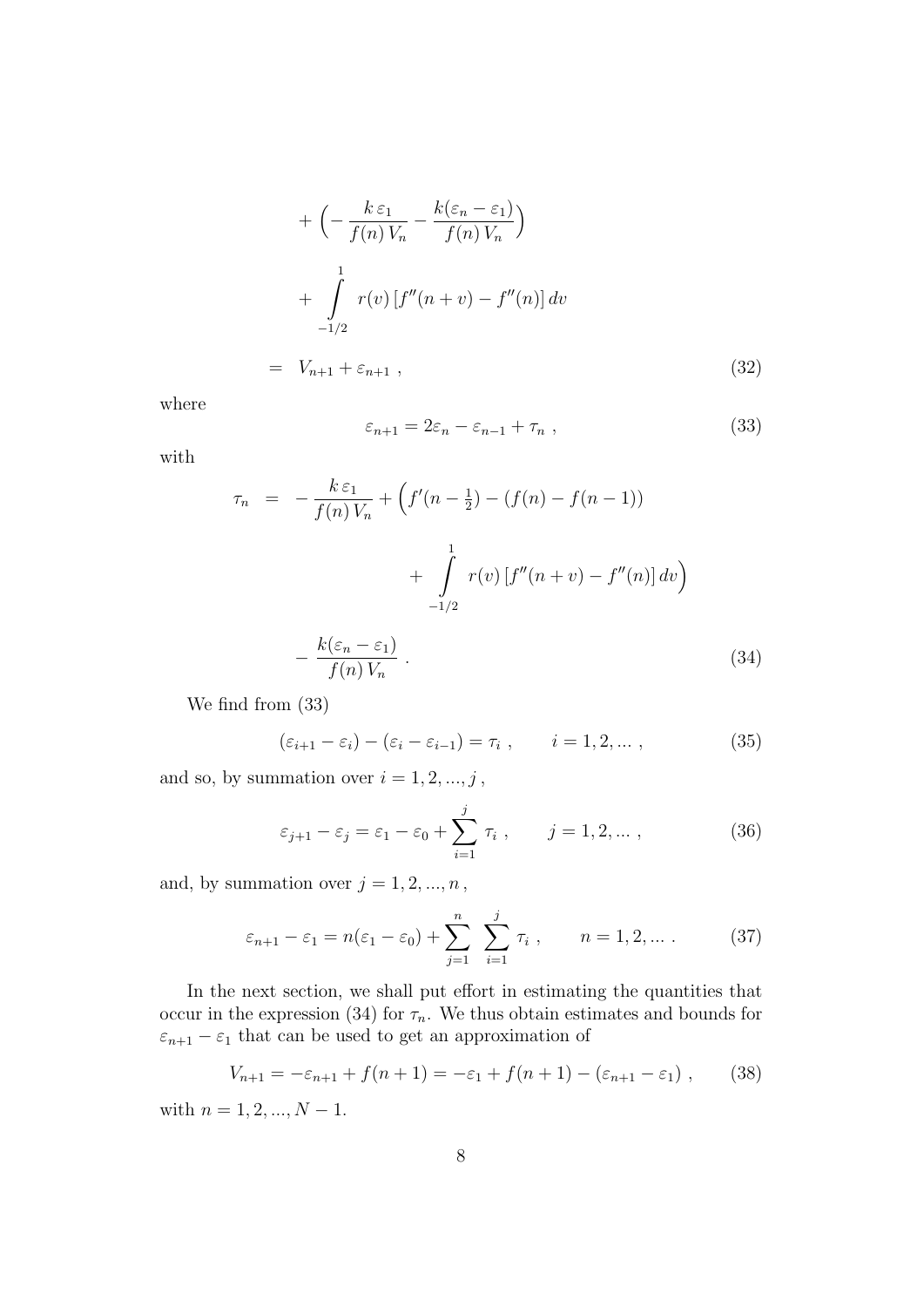## 4 Estimating  $\tau_n$

We recall that we have k of the form  $a/N^2$  with  $a \in (0, 1/2)$  and  $N \to \infty$ . We consider the quantity, see (34)

$$
Q_n := f'(n - \frac{1}{2}) - (f(n) - f(n - 1)) + \int_{-1/2}^{1} r(v) \left[ f''(n + v) - f''(n) \right] dv . (39)
$$

With  $f(t) = f_0((t + \beta))$ √  $(k)$ , the analyticity properties of  $f_0$ , as noted in Section 2, we can safely use Taylor expansions of  $f(n-\frac{1}{2}\pm\frac{1}{2})$  $(\frac{1}{2})$  and  $f''(n+v)$ . Thus we have

$$
f(n - \frac{1}{2} \pm \frac{1}{2}) = f(n - \frac{1}{2}) + f'(n - \frac{1}{2})(\pm \frac{1}{2}) + \frac{1}{2}f''(n - \frac{1}{2})(\pm \frac{1}{2})^2
$$
  
+ 
$$
\frac{1}{6}f^{(3)}(n - \frac{1}{2})(\pm \frac{1}{2})^3 + \frac{1}{24}f^{(4)}(n - \frac{1}{2})(\pm \frac{1}{2})^4
$$
  
+ 
$$
\frac{1}{120}f^{(5)}(n - \frac{1}{2})(\pm \frac{1}{2})^5 + \dots,
$$
 (40)

and we obtain

$$
f'(n-\frac{1}{2}) - (f(n) - f(n-1)) = -\frac{1}{24}f^{(3)}(n-\frac{1}{2}) - \frac{1}{1920}f^{(5)}(n-\frac{1}{2}) - \dots \tag{41}
$$

We have similarly from

$$
f''(n+v) - f''(n) = f^{(3)}(n)v + \frac{1}{2}f^{(4)}(n)v^2 + \frac{1}{6}f^{(5)}(n)v^3 + \dots
$$
 (42)

that

$$
\int_{-1/2}^{1} r(v) \left[ f''(n+v) - f''(n) \right] dv = \frac{1}{24} f^{(3)}(n) + \frac{1}{16} f^{(4)}(n) + \frac{11}{1920} f^{(5)}(n) \dots (43)
$$

where it has been used that

$$
\int_{-1/2}^{1} v^j r(v) dv = \frac{1}{24}, \frac{1}{8}, \frac{11}{320}, \qquad j = 1, 2, 3.
$$
 (44)

Thus we get for  $Q_n$  in (39) the expression

$$
-\frac{1}{24} f^{(3)}(n - \frac{1}{2}) - \frac{1}{1920} f^{(5)}(n - \frac{1}{2}) - \dots
$$
  
+ 
$$
\frac{1}{24} f^{(3)}(n) + \frac{1}{16} f^{(4)}(n) + \frac{11}{1920} f^{(5)}(n) + \dots
$$
 (45)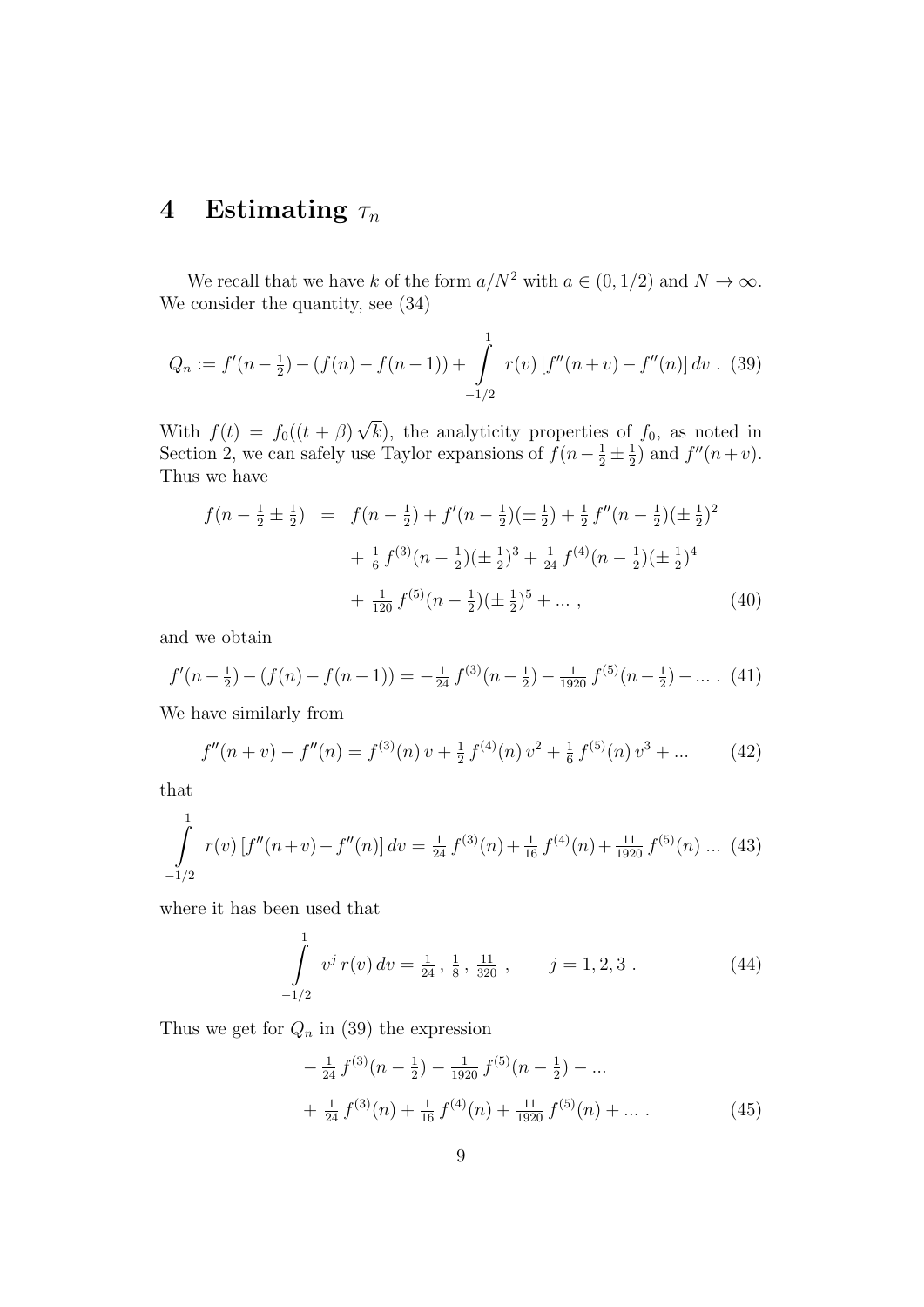We shall now argue that we can neglect the terms involving  $f^{(5)}$  in (45), compared to the combined terms involving  $f^{(3)}$  and  $f^{(4)}$ , at the expense of a compared to the combined terms involving  $f^{\diamond}$  and  $f^{\diamond}$ , at the experiently relative error of the order  $\sqrt{k}$ . We have by the mean value theorem

$$
\frac{-1}{24} f^{(3)}(n - \frac{1}{2}) + \frac{1}{24} f^{(3)}(n) + \frac{1}{16} f^{(4)}(n)
$$
  
= 
$$
\frac{1}{48} f^{(4)}(\xi_n) + \frac{1}{16} f^{(4)}(n) = \frac{1}{12} f^{(4)}(\vartheta_n) ,
$$
 (46)

with numbers  $\xi_n, \vartheta_n \in [n - \frac{1}{2}]$  $\frac{1}{2}$ , *n*]. Also,

$$
\frac{-1}{1920} f^{(5)}(n - \frac{1}{2}) + \frac{11}{1920} f^{(5)}(n) \text{ is of the order } \frac{1}{192} f^{(5)}(\eta_n) ,\qquad(47)
$$

with a number  $\eta_n \in [n - \frac{1}{2}]$  $\frac{1}{2}$ , *n*. Thus we should bound

$$
\frac{\frac{1}{192} f^{(5)}(\eta_n)}{\frac{1}{12} f^{(4)}(\vartheta_n)} = \frac{1}{16} \frac{f^{(5)}(\eta_n)}{f^{(4)}(\vartheta_n)} \approx \frac{1}{16} \frac{f^{(5)}(n)}{f^{(4)}(n)} . \tag{48}
$$

We observe that

$$
f^{(j)}(t) = k^{\frac{1}{2}j} f_0^{(j)}((t+\beta)\sqrt{k})
$$
\n(49)

With  $x = (n + \beta)$ √  $k \leq$  $\overline{a} \leq \frac{1}{2}$ 2  $\overline{2}$ , and the explicit expressions for  $f_0^{(j)}$  $\frac{C^{(J)}}{0}$  in  $(16–18)$ , we should bound

$$
\frac{\sqrt{k} f_0^{(5)}(x)}{f_0^{(4)}(x)} = \frac{\sqrt{k}}{16 f_0(x)} \frac{7 f_0'(x) - 6(f_0'(x))^3}{2(f_0'(x))^2 - 1}
$$

$$
= -\frac{\sqrt{k}}{16 f_0(x)} \frac{7t - 6t^3}{1 - 2t^2}, \qquad 0 \le x \le \frac{1}{2} \sqrt{2} , \qquad (50)
$$

where we have set  $t = f'_0(x)$ . The function  $f_0(x)$  varies gently between 1 and  $f_0(\frac{1}{2})$  $\frac{1}{2}\sqrt{2}$  = 1.2406 when  $x \in [0, \frac{1}{2}]$  $\frac{1}{2}$   $\sqrt{2}$  and is therefore harmless. On the other hand,  $t = f'_0(x)$  increases from 0 at  $x = 0$  to 0.6567 at  $x = \frac{1}{2}$  $\frac{1}{2} \sqrt{2}$ , and is therefore, because of the denominator  $1 - 2t^2$  in the second line of (50), of chief importance in (50) when x is close to  $\frac{1}{2}\sqrt{2} = 0.7071$ . We evaluate

$$
\frac{1}{16f_0(x)} \left. \frac{7t - 6t^3}{1 - 2t^2} \right|_{x = \frac{1}{2}\sqrt{2}} = 1.0616 . \tag{51}
$$

We conclude that the ratio in (48) is bounded between 0 and  $-c$ √  $k$  with  $c$ of the order unity.

We thus approximate the quantity  $Q_n$  in (39) by  $\frac{1}{12} f^{(4)}(\vartheta_n)$  at the expense of a relative error O( √  $\overline{k}$ ). By (49) while the expression in (17) for  $f_0^{(4)}$ expression in (17) for  $f_0^{(4)}(x)$ shows that  $-1 \leq f_0^{(4)}$  $x_0^{(4)}(x) \le 0$  when  $0 \le x \le \frac{1}{2}$  $\frac{1}{2} \sqrt{2}$ , we conclude that

$$
Q_n \approx \frac{1}{12} f^{(4)}(\vartheta_n) = O(k^2) . \tag{52}
$$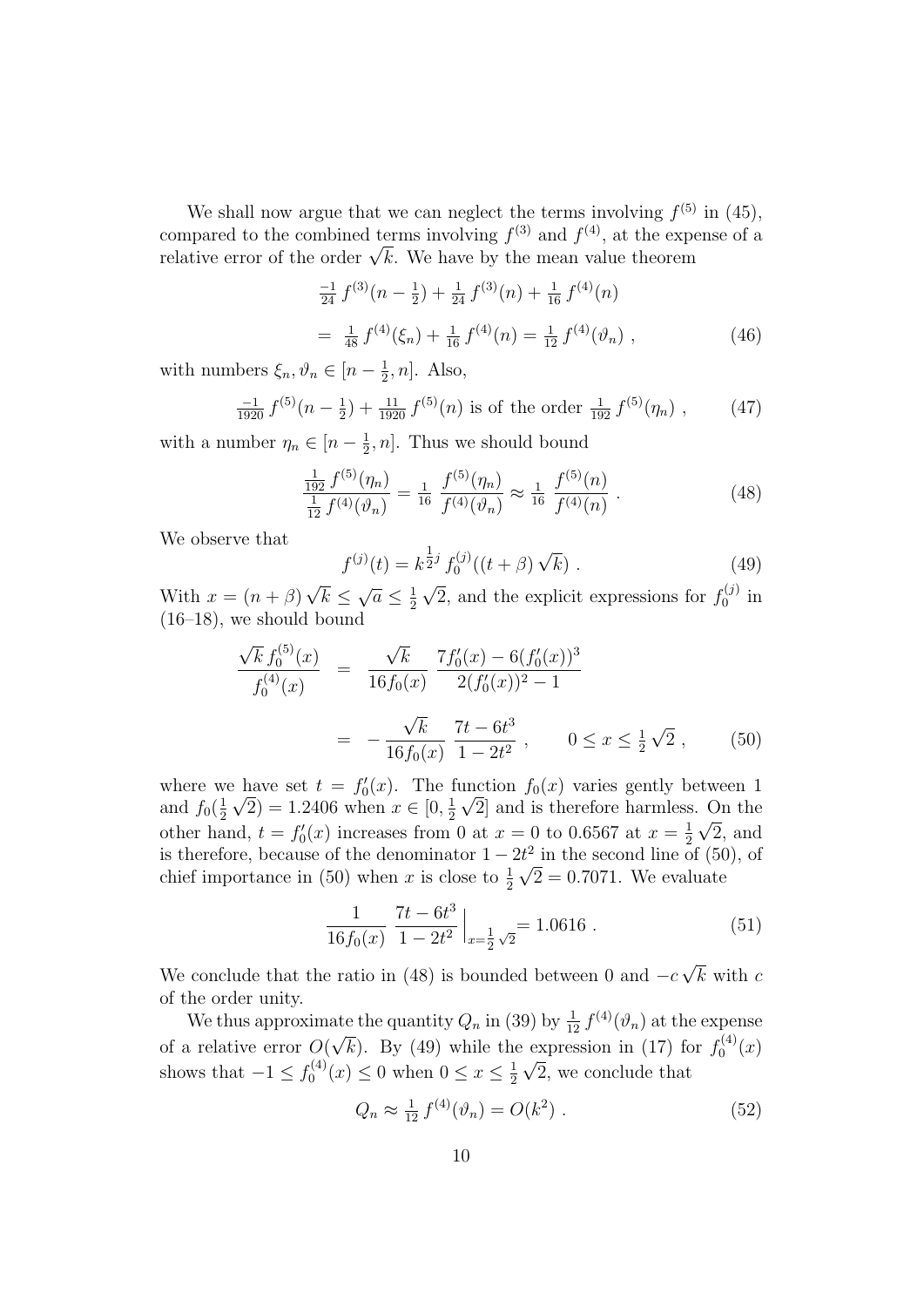We proceed by considering the quantity  $-k \epsilon_1/f(n) V_n$  in (34). We have  $f(n) \geq 1, V_n \geq 1$ , and so by (28)

$$
\frac{-k\,\varepsilon_1}{f(n)\,V_n} = -\frac{\frac{1}{2}\,(\beta+1)^2 - b}{f(n)\,V_n} \,k^2 + O(k^3) \;, \tag{53}
$$

where the first quantity at the right-hand side has modulus  $\leq \frac{1}{2}(\beta+1)^2$ b| k<sup>2</sup>; since  $\beta \in [0, 1/2], b \in [1/2, 1]$ , we have that  $\frac{1}{2}(\beta + 1)^2 - \overline{b} \in [-\frac{1}{2}]$  $\frac{1}{2}$ ,  $\frac{5}{8}$  $\frac{5}{8}$ . We conclude from (34), (39) and (52), (53)

$$
\tau_n = -\frac{k(\varepsilon_n - \varepsilon_1)}{f(n)V_n} + O(k^2) \tag{54}
$$

the O holding uniformly in  $n = 1, 2, ..., N - 1$  as  $N \to \infty$ .

The contribution to the double series  $\sum_{j=1}^{n} \sum_{i=1}^{j} \tau_i$  of the O-term in (54) is  $O(k^2n^2) = O(n^2a^2/N^4)$ . In the next section it will be indicated that this is enough to establish the first main result in (5) from (37).

In the case that  $\beta = b - 1/2$  (the condition under which the second main result, see (6), is to be established), we must be more precise about the  $O(k^2)$ -term in (54). This  $O(k^2)$ -term arises as

$$
\sigma_i := \frac{1}{12} f^{(4)}(\vartheta_i) - \frac{k \,\varepsilon_1}{f(i) \, V_i} \tag{55}
$$

from (52) and (53), and gives rise to a contribution

$$
\sum_{j=1}^{n} \sum_{i=1}^{j} \sigma_i \tag{56}
$$

to the double series  $\sum_{j=1}^{n} \sum_{i=1}^{j} \tau_i$  in (37). Using that

$$
\varepsilon_1 = \left(\frac{1}{2}\left(\beta + 1\right)^2 - b\right)k + O(k^2) = \frac{1}{2}\left(b - \frac{1}{2}\right)^2 k + O(k^2) \tag{57}
$$

when  $\beta = b - 1/2$ , we have

$$
\sigma_i \approx \frac{1}{12} f_0^{(4)}(x_i) k^2 - \frac{(b - 1/2)^2}{f(i) V_i} k^2 , \qquad (58)
$$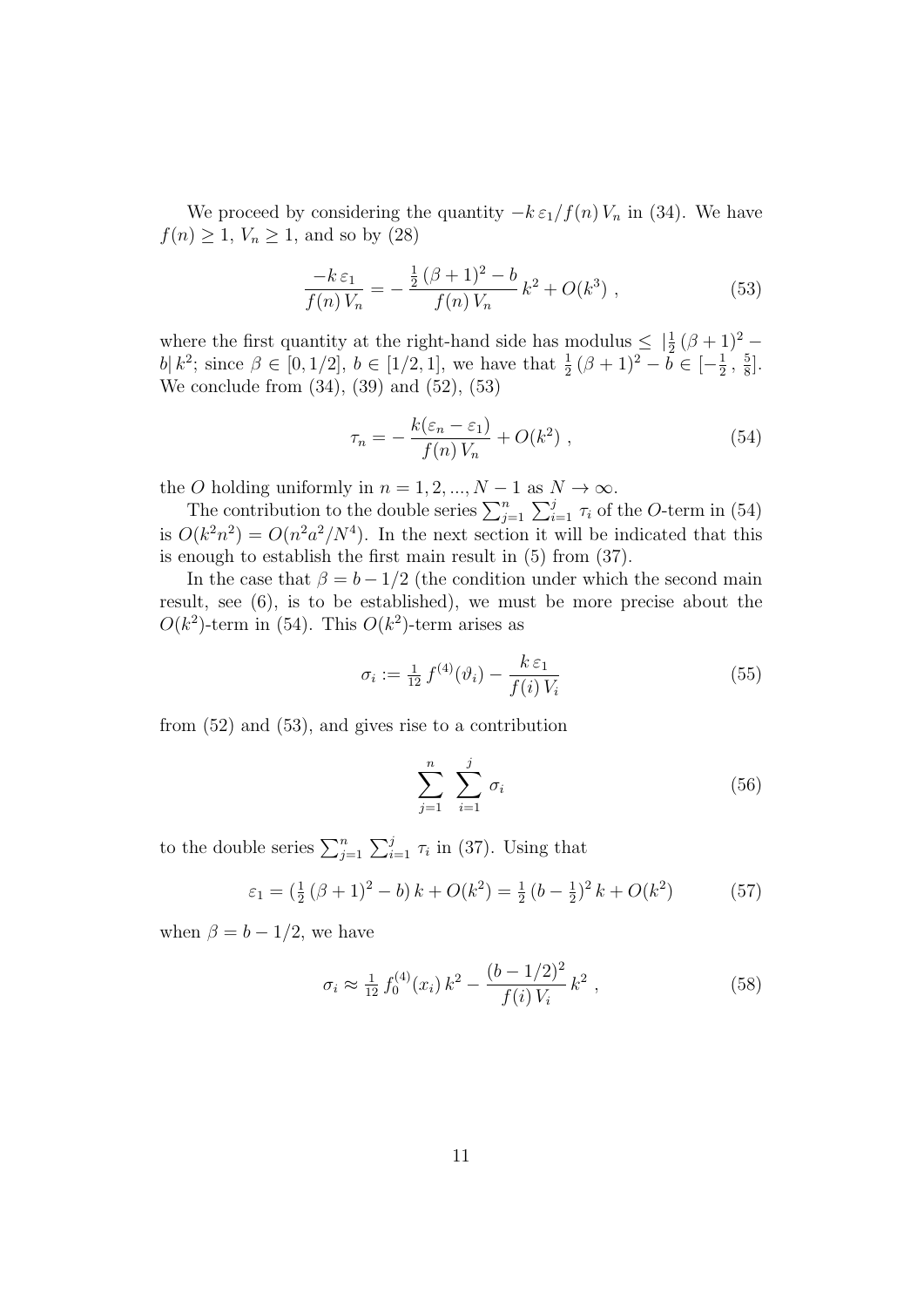where  $x_i = (\vartheta_i + \beta)$ √  $k$  is close to  $i$ √ k. We then approximate

$$
\sum_{j=1}^{n} \sum_{i=1}^{j} f_0^{(4)}(x_i) = \sum_{i=1}^{n} (n+1-i) f_0^{(4)}\left(\frac{i+\beta}{N}\sqrt{a}\right)
$$
  
\n
$$
\approx \sum_{i=0}^{n} (n-i) f_0^{(4)}\left(\frac{i\sqrt{a}}{N}\right) = \frac{N^2}{a} \sum_{i=0}^{n} \frac{\sqrt{a}}{N} \left(\frac{n\sqrt{a}}{N} - \frac{i\sqrt{a}}{N}\right) f_0^{(4)}\left(\frac{i\sqrt{a}}{N}\right)
$$
  
\n
$$
\approx \frac{N^2}{a} \int_{0}^{y} (y-x) f_0^{(4)}(x) dx , \qquad y = \frac{n\sqrt{a}}{N} . \tag{59}
$$

By partial integration

$$
\int_{0}^{y} (y-x) f_0^{(4)}(x) dx = (y-x) f_0^{(3)}(y) \Big|_{0}^{y} + \int_{0}^{y} f_0^{(3)}(x) dx
$$

$$
= 0 + f_0^{(2)}(x) \Big|_{0}^{y} = \frac{1}{f_0(y)} - 1 , \qquad (60)
$$

where it has been used that  $f^{(3)}(0) = 0, f_0^{(2)}$  $f_0^{(2)}(x) = 1/f_0(x)$ . Thus

$$
\sum_{j=1}^{n} \sum_{i=1}^{j} f_0^{(4)}(x_i) \approx -\frac{N^2}{a} \left( 1 - \frac{1}{f_0(y)} \right) , \qquad y = \frac{n\sqrt{a}}{N} . \tag{61}
$$

We also approximate

$$
\sum_{j=1}^{n} \sum_{i=1}^{j} \frac{1}{f(i)V_i} \approx \sum_{i=1}^{n} \frac{n+1-i}{f_0^2(\frac{i+\beta}{N}\sqrt{a})}
$$
  
 
$$
\approx \frac{N^2}{a} \int_{0}^{y} \frac{y-x}{f_0^2(x)} dx, \qquad y = \frac{n\sqrt{a}}{N}.
$$
 (62)

Hence, from  $(61)$  and  $(62)$ , we get

$$
\sum_{j=1}^{n} \sum_{i=1}^{j} \sigma_i \approx -\frac{1}{12} k^2 \frac{N^2}{a} \left( 1 - \frac{1}{f_0(y)} \right) - (b - \frac{1}{2})^2 k^2 \frac{N^2}{a} \int_{0}^{y} \frac{y - x}{f_0^2(x)} dx
$$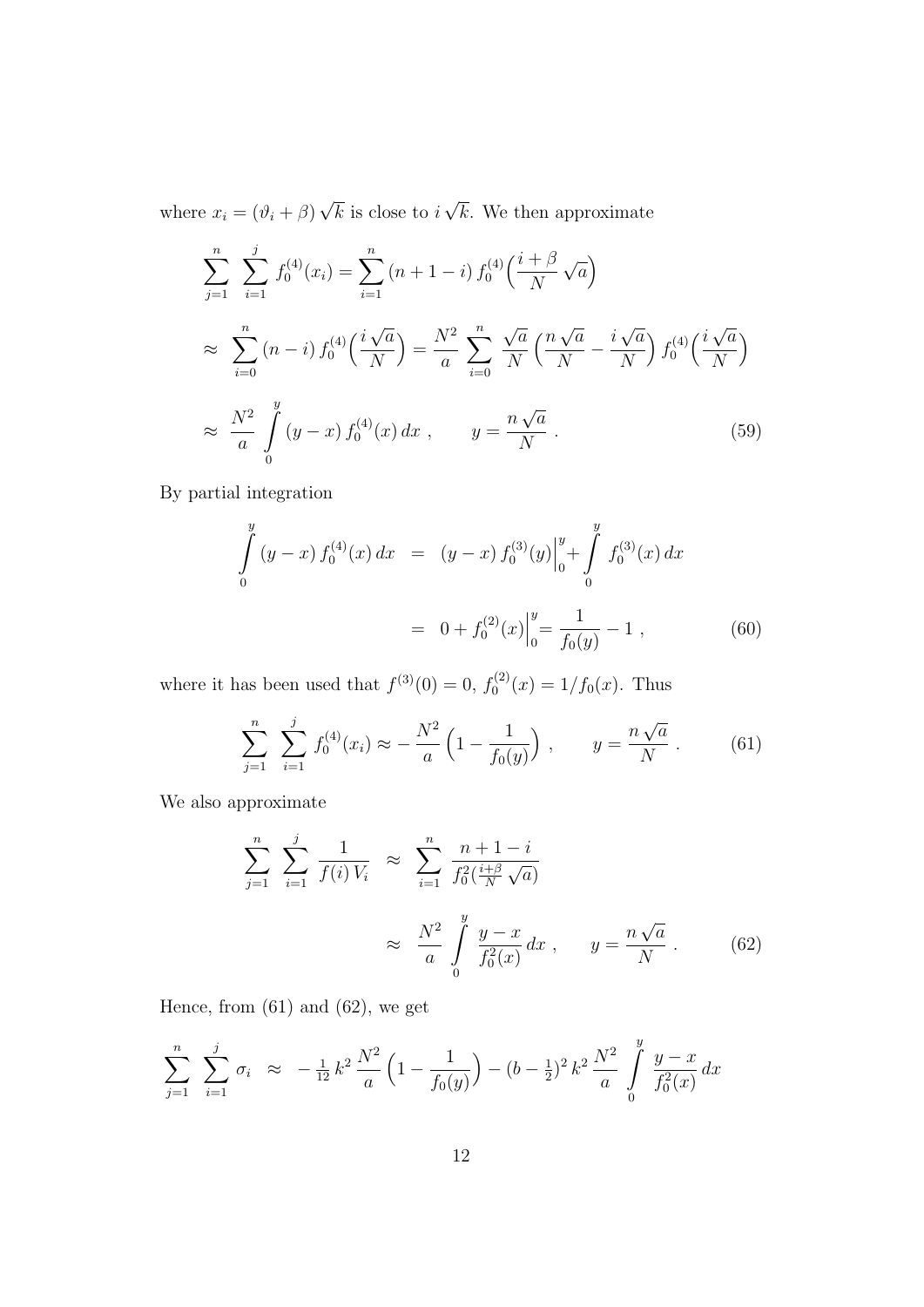$$
= -\frac{1}{12}k^2n^2\frac{1}{y^2}\left(1 - \frac{1}{f_0(y)}\right) - (b - \frac{1}{2})^2k^2n^2\frac{1}{y^2}\int_0^y\frac{y - x}{f_0^2(x)}dx,
$$
  

$$
y = \frac{n\sqrt{a}}{N}.
$$
 (63)

The second line of (63) can be further approximated by using that, see (10),

$$
f_0(x) = 1 + \frac{1}{2}x^2 - \frac{1}{24}x^4 + \dots
$$
 (64)

This gives

$$
\frac{1}{y^2} \left( 1 - \frac{1}{f_0(y)} \right) = \frac{1}{2} \left( 1 - \frac{7}{12} y^2 + \ldots \right), \quad \frac{1}{y^2} \int_0^y \frac{y - x}{f_0^2(x)} dx = \frac{1}{2} \left( 1 - \frac{1}{6} y^2 + \ldots \right), \tag{65}
$$

and we obtain

$$
\sum_{j=1}^{n} \sum_{i=1}^{j} \sigma_i \approx -\frac{1}{24} k^2 n^2 (1 - \frac{7}{12} y^2 + \ldots) - \frac{1}{2} (b - \frac{1}{2})^2 k^2 n^2 (1 - \frac{1}{6} y^2 + \ldots) ,
$$
  

$$
y = \frac{n \sqrt{a}}{N} .
$$
 (66)

## 5 Proof of the main results

We start with the proof of (5) that takes the form

$$
\varepsilon_n - \varepsilon_1 = O(nk) , \qquad 0, 1, ..., N . \qquad (67)
$$

The cases  $n = 0, 1$  are trivial or settled by  $(29)$ , so we may restrict to the cases  $n = 2, 3, ..., N$ . According to (37) and (54), we have for  $n = 1, 2, ..., N - 1$ 

$$
\varepsilon_{n+1} - \varepsilon_1 = n(\varepsilon_1 - \varepsilon_0) - k \sum_{j=1}^n \sum_{i=1}^j \frac{\varepsilon_i - \varepsilon_1}{f(i) V_i} + O\left(\frac{n^2 a^2}{N^4}\right). \tag{68}
$$

We have

$$
\varepsilon_1 - \varepsilon_0 = (\beta + \frac{1}{2} - b) k + O(k^2) , \qquad \frac{n^2 a^2}{N^4} = k \frac{n^2 a}{N^2} \le ka .
$$
 (69)

Now, by induction in (68) using that  $f(i)$ ,  $V_i \geq 1$ , we have that  $\varepsilon_{n+1} - \varepsilon_1 =$  $O(nk)$ . In the induction step we use that

$$
k \sum_{j=1}^{n} \sum_{i=1}^{j} \frac{O((i-1)k)}{f(i)V_i} = O(k^2 n^3) = O\left(nk \frac{n^2 a^2}{N^2}\right).
$$
 (70)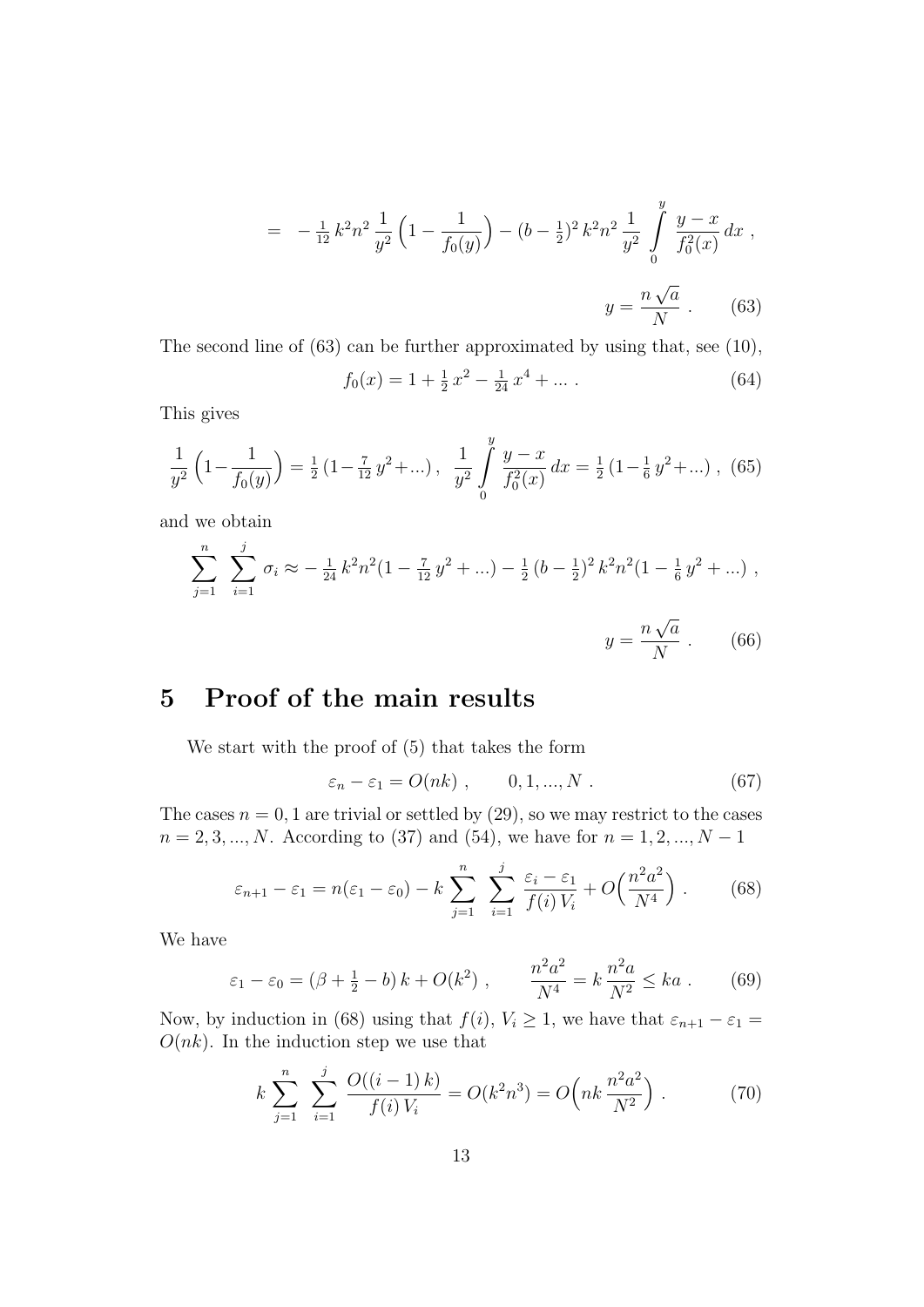This already shows (5).

The above argument applies to both the case that  $\beta + \frac{1}{2} - b = 0$  (which we consider in detail later), and the case that  $\beta + \frac{1}{2} - b$  is not close to 0 which we consider now. In the latter case, see (69), the  $O(\frac{n^2 a^2}{N^4})$ -term in (68) is at least a factor  $\frac{na}{N^2}$  smaller than  $|n(\varepsilon_1 - \varepsilon_0)|$ . Ignoring this smaller term, we see by induction that  $\varepsilon_{n+1} - \varepsilon_1$  has the same sign as  $\varepsilon_1 - \varepsilon_0$ , and that  $|\varepsilon_{n+1} - \varepsilon_1| \leq n |\varepsilon_1 - \varepsilon_0|$ . Therefore,

$$
k \sum_{j=1}^{n} \sum_{i=1}^{j} \frac{\varepsilon_i - \varepsilon_1}{f(i) V_i}
$$
 has the same sign as  $\varepsilon_1 - \varepsilon_0$ , (71)

and

$$
\left| k \sum_{j=1}^{n} \sum_{i=1}^{j} \frac{\varepsilon_{i} - \varepsilon_{1}}{f(i) V_{i}} \right| \leq k \left| \varepsilon_{1} - \varepsilon_{0} \right| \sum_{j=1}^{n} \sum_{i=1}^{j} (i-1)
$$

$$
= \frac{1}{6} k n (n^{2} - 1) \left| \varepsilon_{1} - \varepsilon_{0} \right| \leq \frac{1}{6} n \left| \varepsilon_{1} - \varepsilon_{0} \right| \frac{n^{2} a}{N^{2}}. \quad (72)
$$

Thus we find that for  $n = 1, 2, ..., N - 1$ 

$$
\varepsilon_{n+1} - \varepsilon_1 = n(\varepsilon_1 - \varepsilon_0)(1 - \delta_n) , \qquad 0 \le \delta_n \le \frac{1}{6} \frac{n^2}{N^2} a , \qquad (73)
$$

a result that yields a sharpening of (5) in the sense that we are more precise about the implicit constant in the O of (5).

We now consider the case that  $\beta + \frac{1}{2} - b = 0$ . Then

$$
\varepsilon_1 - \varepsilon_0 = -\frac{1}{24} \left( (\beta + 1)^4 - \beta^4 \right) k^2 + O(k^3) \tag{74}
$$

and so  $n(\varepsilon_1 - \varepsilon_0)$  is much smaller than  $\frac{n^2 a^2}{N^4}$  $\frac{\partial^2 a^2}{N^4}$ , see (68). In (55)–(66), we have been much more precise about the  $O(\frac{n^2 a^2}{N^4})$ -term in (68), with (63) or (66) as final result. The second term at the right-hand side of (68) is even smaller than  $n(\epsilon_1 - \epsilon_0)$ , compare the developments to obtain (73) by incorporating this second term in the case that  $\beta + \frac{1}{2} - b$  is away from 0. Ignoring this smaller term, we get

$$
\varepsilon_{n+1} - \varepsilon_1 \approx n(\varepsilon_1 - \varepsilon_0) - C k^2 n^2 \;, \qquad n = 1, ..., N - 1 \;, \tag{75}
$$

where  $C = C(y)$  is given by

$$
C = \frac{1}{12y^2} \left( 1 - \frac{1}{f_0(y)} \right) + \frac{(b - 1/2)^2}{y^2} \int_0^y \frac{y - x}{f_0^2(x)} dx
$$
  
=  $\frac{1}{24} \left( 1 - \frac{7}{12} y^2 + \ldots \right) + \frac{1}{2} (b - \frac{1}{2})^2 \left( 1 - \frac{1}{6} y^2 + \ldots \right), \qquad y = \frac{n \sqrt{a}}{N} \ . \tag{76}$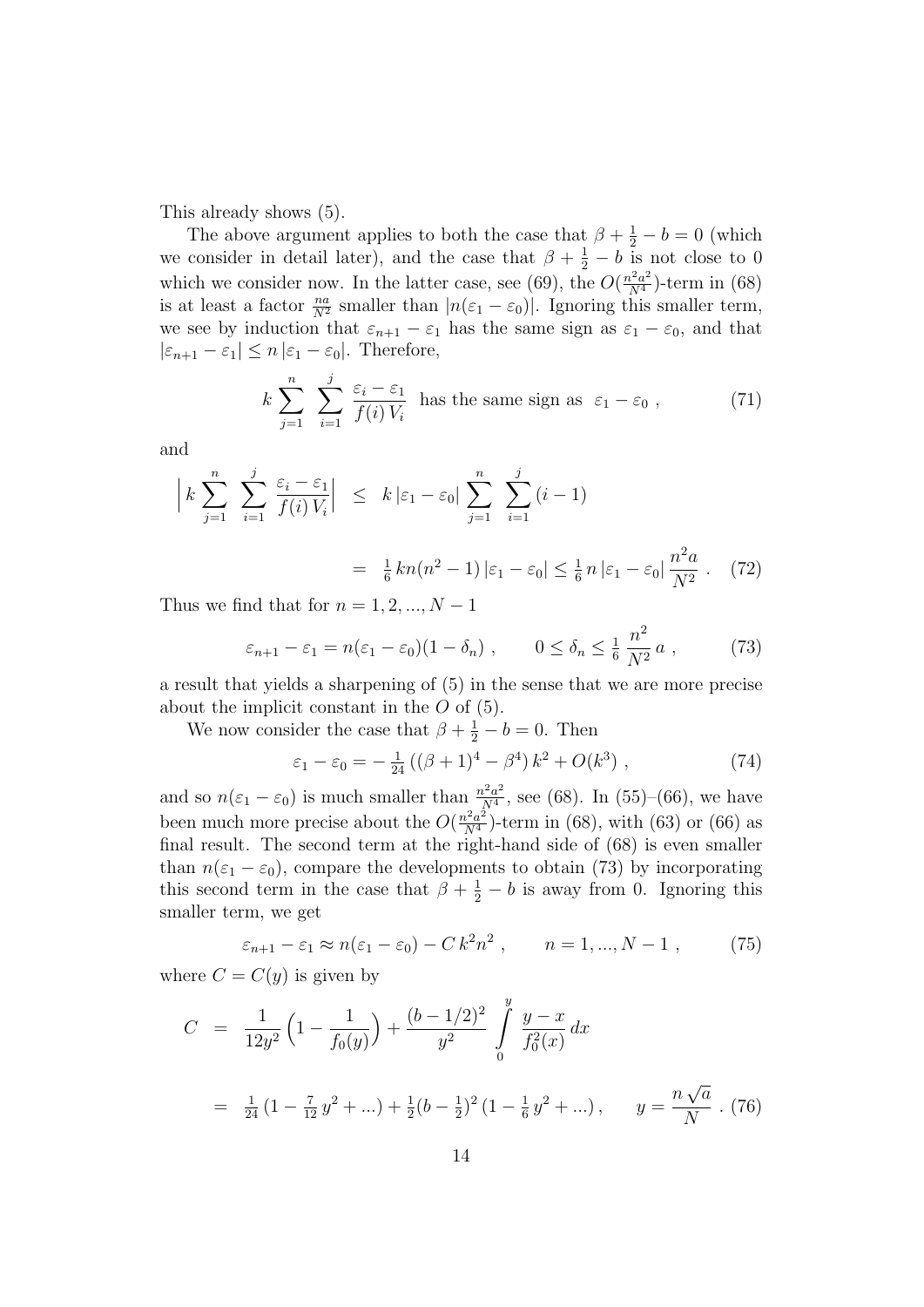Thus,  $(75)$  gives a sharp form of the result  $(6)$ , in the sense that we are more precise about the implicit constant in the  $O$  of  $(6)$ , also including the lowerorder term  $n(\varepsilon_1 - \varepsilon_0)$ . Observe that the case  $b = 1/2$  is special for then the second term on the second line of (76) vanishes.

## 6 Numerical illustration

We recall (38), so that we have for  $n = 1, 2, ..., N$ 

$$
V_n = -\varepsilon_n + f(n) = -\varepsilon_1 + f(n) - (\varepsilon_n - \varepsilon_1)
$$
\n(77)

(the case  $n = 1$  in (77), not covered by (38), holds trivially). Accordingly, we can consider both  $f(n)$  and  $-\varepsilon_1 + f(n)$  as an approximation of  $V_n$ . We present in this section numerical results for the following 4 cases:

$$
(b = \frac{1}{2}, \ \beta = 0), \quad (b = \frac{1}{2}, \ \beta = \frac{1}{2}), \quad (b = 1, \ \beta = 0), \ (b = 1, \ \beta = \frac{1}{2}) \ , \quad (78)
$$

see  $(3)$  and  $(4)$ , and we choose

$$
a = 0.25
$$
,  $N = 10$ ,  $k = \frac{a}{N^2} = 0.0025$ ,  $\sqrt{k} = 0.05$ . (79)

We thus require for the  $f(n)$  in (77) the numerical values of  $f(n) = f_0((n + \sqrt{n}))$ We thus require for the  $f(n)$  in ((() the numerical values of  $f(n) = f_0((n + \beta)\sqrt{k})$  with  $\beta = 0, 1/2$ ;  $\sqrt{k} = 0.05$  and  $n = 0, 1, ..., 10$ . In the table below we display these values.

$$
\begin{array}{cccc} n & f_0(0.05n) & f_0(0.05(n+1/2)) \\ 0 & 1.000000000 & 1.000312484 \\ 1 & 1.001249740 & 1.002811183 \\ 2 & 1.004995843 & 1.007802364 \\ 3 & 1.011229016 & 1.015273698 \\ 4 & 1.019933948 & 1.025206954 \\ 5 & 1.031089567 & 1.037578307 \\ 6 & 1.044669388 & 1.052358702 \\ 7 & 1.060641934 & 1.069514393 \\ 8 & 1.078971210 & 1.089007264 \\ 9 & 1.099617219 & 1.110795538 \\ 10 & 1.122536503 & 1.134834231 \end{array}
$$

The numerical evaluatoin of  $f_0(x)$  is done by solving the second equation in (9) for  $U(x) = (\ln f_0(x))^{1/2}$ , where the 5 terms of the series on the right-hand side of (10) are used to get a high-accuracy approximation for  $f_0(x)$  that can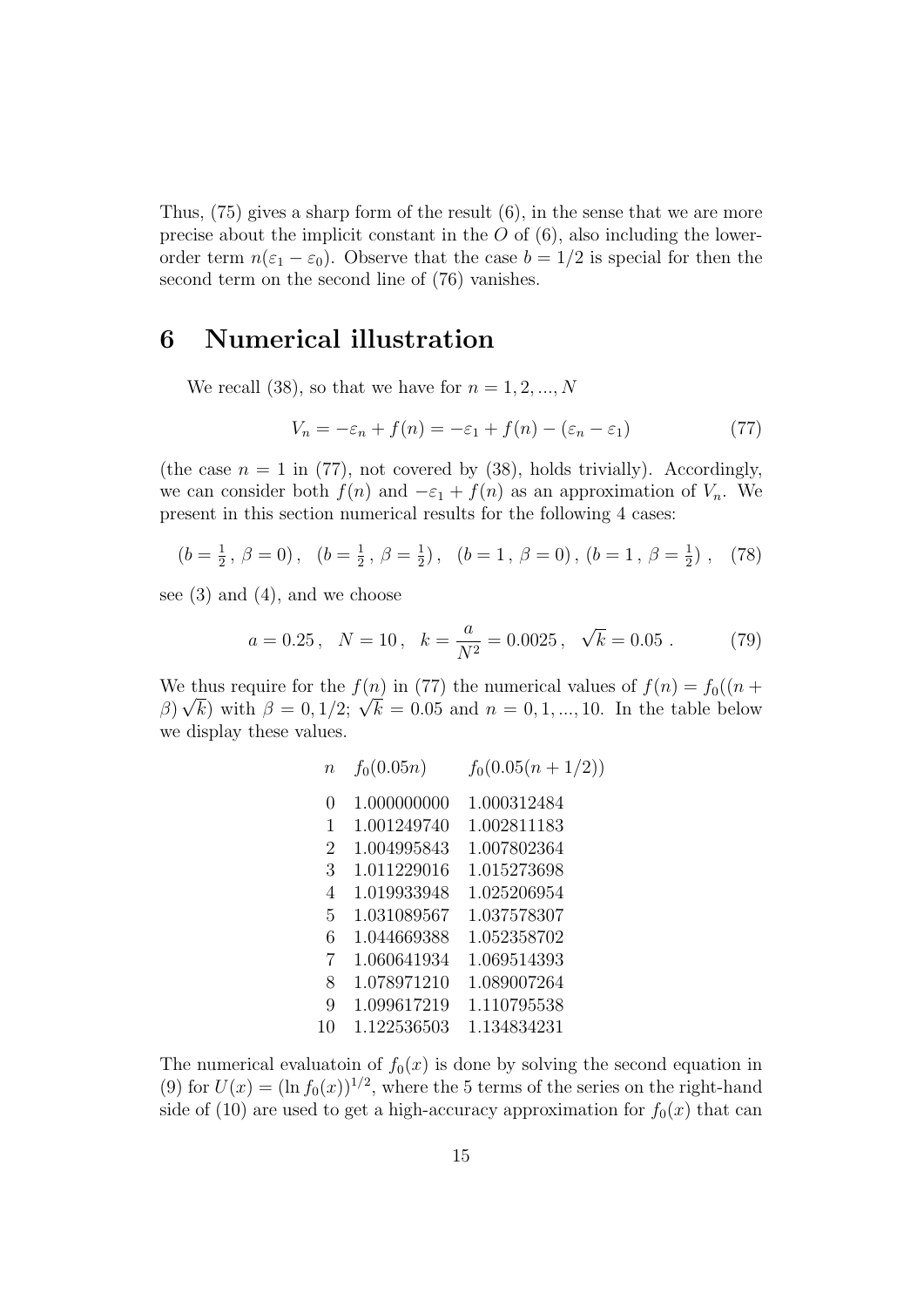be used for initialization of a Newton iteration to compute  $U(x)$ .

Case  $b = 1/2$ ,  $\beta = 0$ . We evaluate  $V_n$ ,  $n = 0, 1, ..., 10$ , according to the recursion

$$
V_0 = 1, \ \ V_1 = 1 + \frac{1}{2}k = 1.00125; \quad V_{n+1} = V_n + \frac{0.0025}{V_n} - V_{n-1}, \ \ n = 1, 2, ..., 9 \tag{80}
$$

Furthermore,  $f(n) = f_0(0.05n)$ , see first column in the above table. Since  $\beta - b + 1/2 = 0$  in this case, the result (75), yielding an approximation of  $\varepsilon_{n+1} - \varepsilon_1$ , is relevant. We have in the present case

$$
\varepsilon_0 = 0
$$
,  $\varepsilon_1 = -0.000000260$ ,  $\varepsilon_1 - \varepsilon_0 = -0.000000260$ . (81)

Since  $\varepsilon_1$  is extremely small in this case, we can consider both  $f(n)$  and  $-\varepsilon_1 + f(n)$ , see (77), as an approximation of  $V_n$ . The other case in (78) that has  $\beta - b + 1/2 = 0$  is  $(b = 1, \beta = 1/2)$ , and this case happens to have a large value of  $\varepsilon_1$  so that then the approximation  $-\varepsilon_1 + f(n)$  of  $V_n$  is more appropriate. To treat the two cases with  $\beta - b + 1/2 = 0$  on an equal footing, we choose in both cases  $-\varepsilon_1 + f(n)$  as an approximation of  $V_n$ . Thus in the table below, we display  $V_n$  and  $-\varepsilon_1 + f(n)$ , and we consider  $\varepsilon_n - \varepsilon_1$  as the error in approximating  $V_n$  by  $-\varepsilon_1 + f(n)$ . This latter error is approximated by

$$
\widehat{\varepsilon_n - \varepsilon_1} = (\varepsilon_1 - \varepsilon_0)(n - 1) - C k^2 (n - 1)^2 , \qquad (82)
$$

see (75), where we take  $C = 1/25$  for convenience (the actual C as given by (76) varies between  $1/24$  and  $1/27.5$  when  $n = 0, 1, ..., 10$ ).

| $\boldsymbol{n}$ | $V_n$       | $-\varepsilon_1 + f(n)$ | $\varepsilon_n - \varepsilon_1$ | $\varepsilon_n-\varepsilon_1$ |
|------------------|-------------|-------------------------|---------------------------------|-------------------------------|
| 2                | 1.004996879 | 1.004996103             | $-0.000000776$                  | $-0.000000510$                |
| 3                | 1.011231328 | 1.011229276             | $-0.000002052$                  | $-0.000001520$                |
| $\overline{4}$   | 1.019938010 | 1.019934208             | $-0.000003802$                  | $-0.000003030$                |
| 5                | 1.031095822 | 1.031089827             | $-0.000005995$                  | $-0.000005040$                |
| 6                | 1.044678238 | 1.044669648             | $-0.000008590$                  | $-0.000007550$                |
| 7                | 1.060653736 | 1.060642194             | $-0.000011542$                  | $-0.000010560$                |
| 8                | 1.078986271 | 1.078971470             | $-0.000014801$                  | $-0.000014070$                |
| 9                | 1.099635796 | 1.099617479             | $-0.000018317$                  | $-0.000018080$                |
| 10               | 1.122558800 | 1.122536763             | $-0.000022037$                  | $-0.000022590$                |
|                  |             |                         |                                 |                               |

Case  $b = 1/2, \beta = 1/2$ . We compute  $V_n$ ,  $n = 0, 1, ..., 10$ , according to the recursion in (80). Furthermore,  $f(n) = f_0(0.05(n+1/2))$ . Since  $\beta - b + 1/2 =$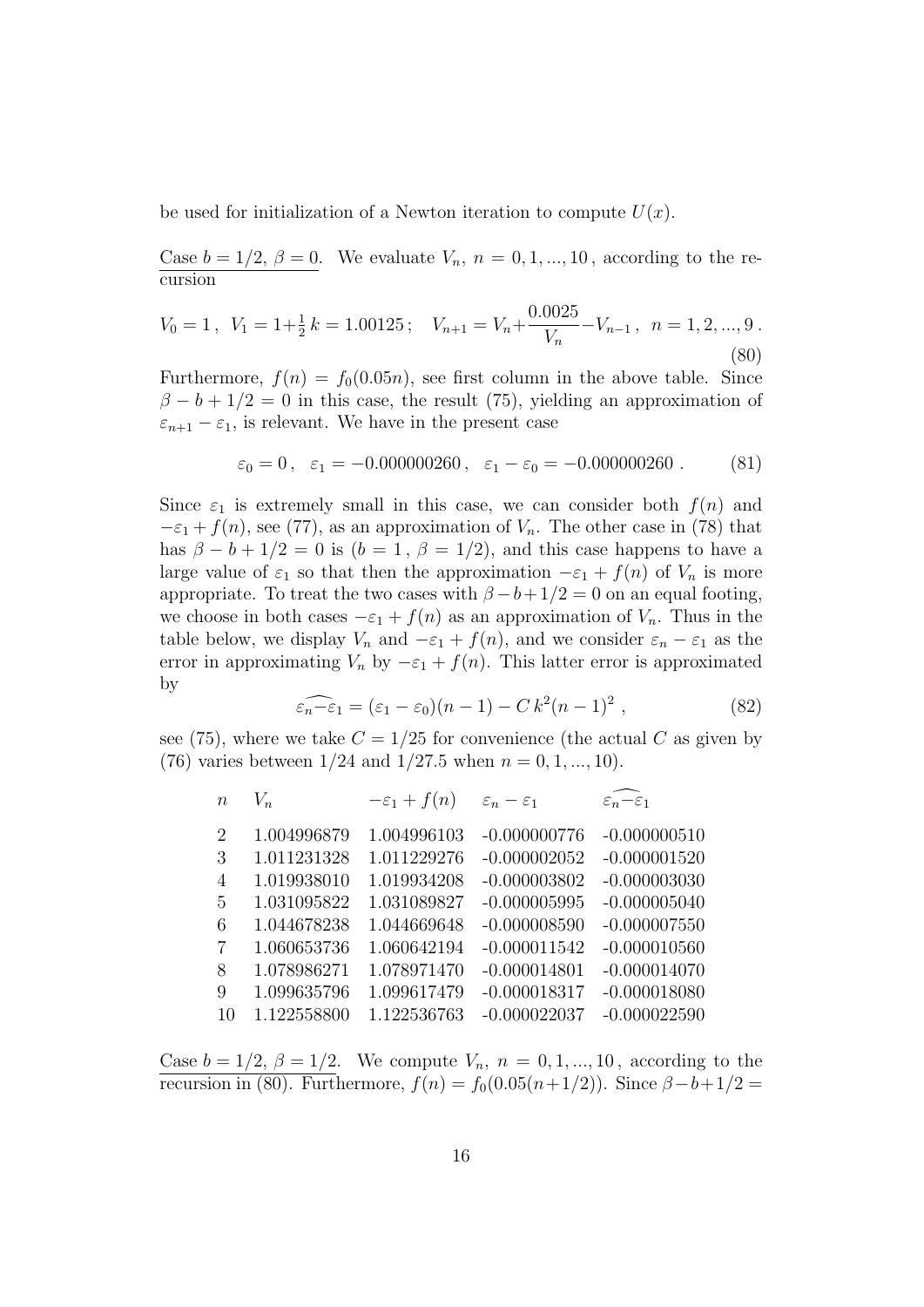$1/2 \neq 0$  in this case, the result (73), yielding an approximation of  $\varepsilon_{n+1} - \varepsilon_1$ , is relevant. We have

$$
\varepsilon_0 = 0.000312484
$$
,  $\varepsilon_1 = 0.0001561183$ ,  $\varepsilon_1 - \varepsilon_0 = 0.0001248699$ . (83)

The right-hand side of (73) shows that the error  $\varepsilon_n$  grows approximately as  $\varepsilon_1 + (n-1)(\varepsilon_1 - \varepsilon_0)$ , with  $\varepsilon_1$  and  $\varepsilon_1 - \varepsilon_0$  of comparable magnitude. In the table below, we display  $V_n$  and  $f(n)$ , together with the quantity  $\varepsilon_n$  as the error in approximating  $V_n$  by  $f(n)$ . This latter error  $\varepsilon_n = \varepsilon_1 + (\varepsilon_n - \varepsilon_1)$  is approximated by

$$
\hat{\varepsilon}_n = \varepsilon_1 + (n-1)(\varepsilon_1 - \varepsilon_0) \tag{84}
$$

in accordance with (73), where we have replaced  $\delta_{n-1}$  by 0.

| $\boldsymbol{n}$ | $V_n$       | f(n)        | $\varepsilon_n$ | $\hat{\varepsilon}_n$ |
|------------------|-------------|-------------|-----------------|-----------------------|
| 2                | 1.004995843 | 1.007802364 | 0.002806521     | 0.002809882           |
| 3                | 1.011229016 | 1.015273698 | 0.004044682     | 0.004058581           |
| $\overline{4}$   | 1.019933948 | 1.025206954 | 0.005273006     | 0.005307280           |
| -5               | 1.031089567 | 1.037578307 | 0.006488740     | 0.006555979           |
| -6               | 1.044669388 | 1.052358702 | 0.007689314     | 0.007804678           |
| -7               | 1.060641934 | 1.069514393 | 0.008872459     | 0.009053377           |
| 8                | 1.078971210 | 1.089007264 | 0.010036054     | 0.010302076           |
| -9               | 1.099617219 | 1.110795538 | 0.011178319     | 0.011550775           |
| 10               | 1.122536503 | 1.134834231 | 0.012299201     | 0.012799474           |
|                  |             |             |                 |                       |

Case  $b = 1, \beta = 0$ . We evaluate  $V_n$ ,  $n = 0, 1, ..., 10$ , according to the recursion

$$
V_0 = 1, \quad V_1 = 1 + k = 1.0025; \quad V_{n+1} = V_n + \frac{0.0025}{V_n} - V_{n-1}, \quad n = 1, 2, ..., 9
$$
\n
$$
(85)
$$

Furthermore, we have  $f(n) = f_0(0.05n)$ . Since  $\beta + 1/2 - b = -1/2 \neq 0$  in this case, the result (73), yielding an approximation of  $\varepsilon_{n+1} - \varepsilon_1$ , is relevant. We have

$$
\varepsilon_0 = 0
$$
,  $\varepsilon_1 = -0.001250260$ ,  $\varepsilon_1 - \varepsilon_0 = -0.01250260$ . (86)

In the table below, we display  $V_n$  and  $f(n)$ , together with the quantity  $\varepsilon_n$  as the error in approximating  $V_n$  by  $f(n)$ . This latter error is approximated as in (84).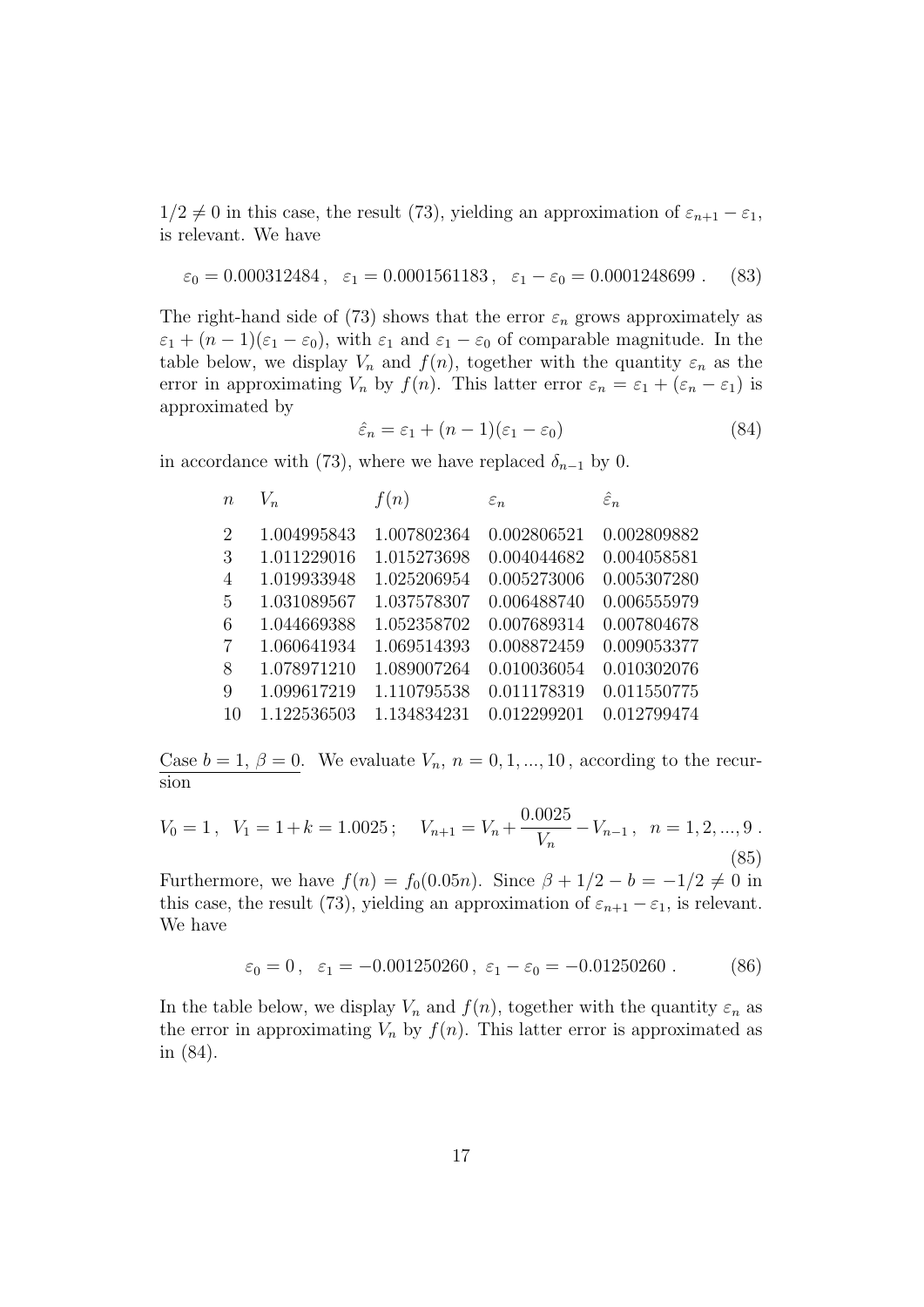| $\boldsymbol{n}$ | $V_n$       | f(n)        | $\varepsilon_n$ | $\hat{\varepsilon}_n$ |
|------------------|-------------|-------------|-----------------|-----------------------|
| $\overline{2}$   | 1.007493766 | 1.004995843 | $-0.002497923$  | $-0.002500520$        |
| 3                | 1.014968936 | 1.011229016 | $-0.003739920$  | $-0.003750780$        |
| $\overline{4}$   | 1.024907236 | 1.019933948 | $-0.004973288$  | $-0.005001040$        |
| 5                | 1.037284781 | 1.031089567 | $-0.006195214$  | $-0.006251300$        |
| 6                | 1.052072465 | 1.044669388 | $-0.007403077$  | $-0.007501560$        |
| 7                | 1.069236411 | 1.060641934 | $-0.008594477$  | $-0.008751820$        |
| 8                | 1.088738474 | 1.078971210 | $-0.009767264$  | $-0.010002080$        |
| 9                | 1.110536773 | 1.099617219 | $-0.010919554$  | $-0.011252340$        |
| 10               | 1.134586235 | 1.122536503 | $-0.012049732$  | $-0.012502600$        |

Case  $b = 1, \beta = 1/2$ . We compute  $V_n$ ,  $n = 0, 1, \dots, 10$ , according to the recursion in (83), and we have  $f(n) = f_0(0.05(n + 1/2))$ . Since  $\beta + 1/2 - b = 0$ , we use the result (75). Thus, we approximate  $V_n$  by  $-\varepsilon_1 + f(n)$ , at the expense of an error  $\varepsilon_n - \varepsilon_1$ . The latter error is approximated by

$$
\widehat{\varepsilon_n - \varepsilon_1} = (n - 1)(\varepsilon_1 - \varepsilon_0) - \frac{1}{6}(n - 1)^2 k^2 , \qquad (87)
$$

according to (75), where we have taken  $C = 1/6$  (the actual C, see (63) and (66), varies between  $\frac{1}{6} = \frac{1}{24} + \frac{1}{2}$  $\frac{1}{2}(b-1/2)^2$  at  $y=0$  and  $1/6.385$  at  $y=1/2$ ). We have

$$
\varepsilon_0 = 0.000312484
$$
,  $\varepsilon_1 = 0.000311183$ ,  $\varepsilon_1 - \varepsilon_0 = 0.000001301$ . (88)

This gives the following table

| $\boldsymbol{n}$ | $V_n$       | $-\varepsilon_1 + f(n)$ | $\varepsilon_n - \varepsilon_1$ | $\varepsilon_n-\varepsilon_1$ |
|------------------|-------------|-------------------------|---------------------------------|-------------------------------|
| 2                | 1.007493766 | 1.007491181             | $-0.000002585$                  | $-0.000002342$                |
| 3                | 1.014968936 | 1.014962515             | $-0.000006421$                  | $-0.000006768$                |
| $\overline{4}$   | 1.024907236 | 1.024895771             | $-0.000011465$                  | $-0.000013278$                |
| -5               | 1.037284781 | 1.037267124             | $-0.000017657$                  | $-0.000021870$                |
| 6                | 1.052072465 | 1.052047519             | $-0.000024946$                  | $-0.000032546$                |
| -7               | 1.069236411 | 1.069203210             | $-0.000033201$                  | $-0.000045306$                |
| 8                | 1.088738474 | 1.088696081             | $-0.000042393$                  | $-0.000060148$                |
| -9               | 1.110536773 | 1.110484355             | $-0.000052410$                  | $-0.000077074$                |
| 10               | 1.134586235 | 1.134523048             | $-0.000063187$                  | $-0.000096084$                |

Observations. The tables for the two cases with  $\beta - b + 1/2$  not close to 0, cases  $(b = 1/2, \beta = 1/2)$  and  $(b = 1, \beta = 0)$  in (78), show that the error  $\varepsilon_n = f(n) - V_n$  is well approximated by the linear function  $\hat{\varepsilon}_n = \varepsilon_1 + (n 1)(\epsilon_1 - \epsilon_0)$  on the range  $n = 2, 3, ..., 10$ . In these cases the term  $n(\epsilon_1 - \epsilon_0)$